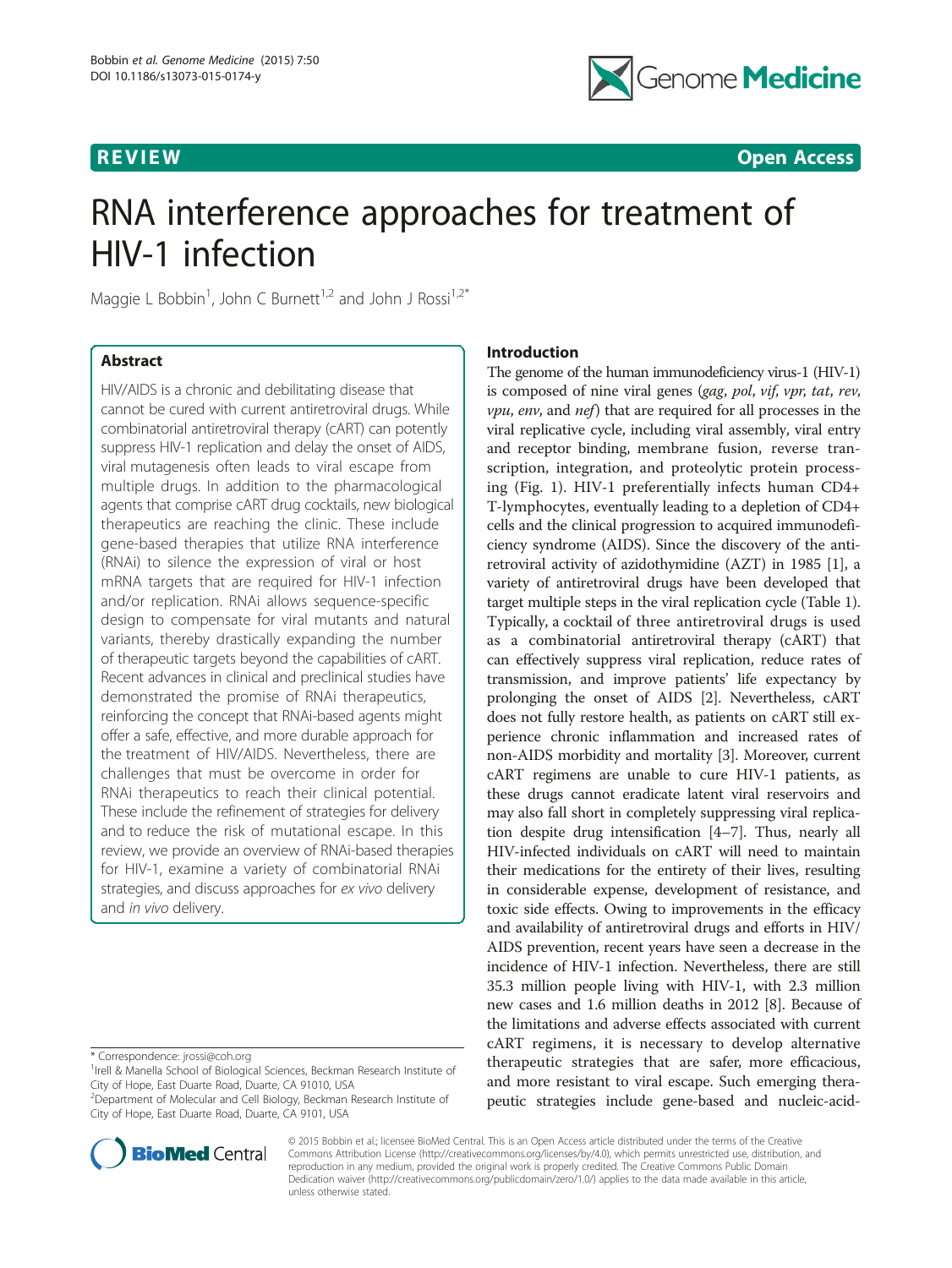<span id="page-1-0"></span>

based therapies that are based on gene editing, ribozymes, and RNA interference (RNAi).

Like cART, gene-therapy strategies against HIV-1 are often designed to target multiple viral mechanisms, which reduces the possibility of viral-escape-induced drug resistance and improves therapeutic efficacy. This is particularly true for RNAi therapeutics, as small interfering RNAs

(siRNAs) and short hairpin RNAs (shRNAs) can be designed to target conserved 21-nucleotide sequences within the 9.2-kb HIV-1 genomic RNA, thereby expanding the possible targets far beyond those of current drugs. Moreover, multiplexing siRNAs or shRNAs as a single therapy can increase the overall potency and reduce the dosage of each component required to minimize off-target toxicity.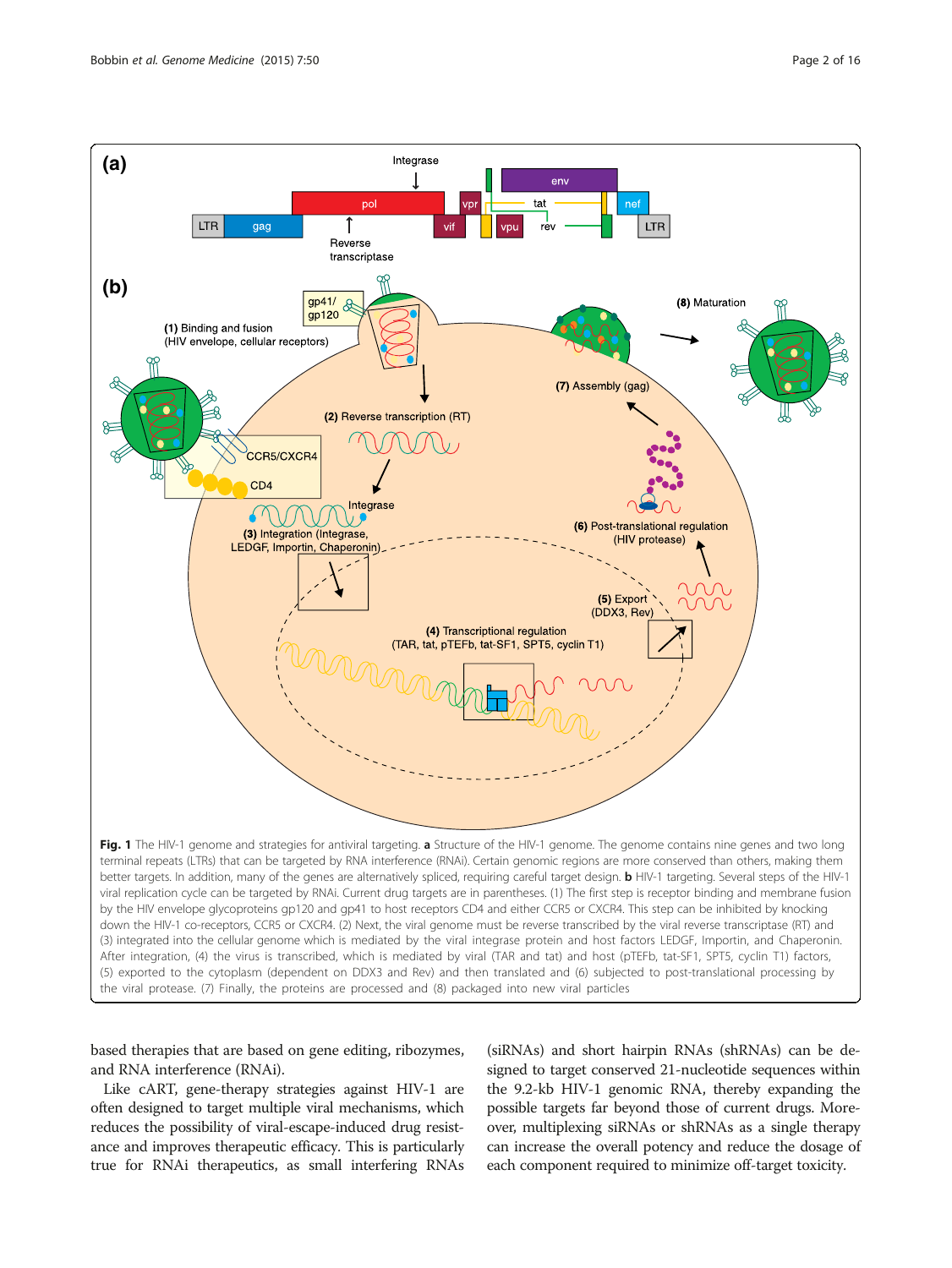# <span id="page-2-0"></span>Table 1 Current therapies, clinical trials, and strategies to combat HIV

| Therapeutic approach                                 | Company/institute                                                                          | Component(s)                              | Target(s)                             | Delivery                                               | Progress                       | NCT identifier  | Reference(s)  |
|------------------------------------------------------|--------------------------------------------------------------------------------------------|-------------------------------------------|---------------------------------------|--------------------------------------------------------|--------------------------------|-----------------|---------------|
| Combinatorial anti-retroviral<br>therapy (cART)      | Gilead, Merck, GSK, Pfizer,<br>Tibotec, Abbott, Bristol-Meyers<br>Squibb, Hoffman-La Roche | 1. CCR5 antagonist                        | 1. Receptor binding                   | In vivo drug administration                            | Current method<br>to treat HIV |                 | $[159]$       |
|                                                      |                                                                                            | 2. Fusion inhibitors                      | 2. Membrane fusion                    |                                                        |                                |                 |               |
|                                                      |                                                                                            | 3. Nucleoside analogs or<br>RT inhibitors | 3. Reverse transcription              |                                                        |                                |                 |               |
|                                                      |                                                                                            | 4. Strand transfer inhibitor              | 4. Integration                        |                                                        |                                |                 |               |
|                                                      |                                                                                            | 5. Protease inhibitors                    | 5. Protein processing                 |                                                        |                                |                 |               |
| Peptide or protein vaccines VaxGen, Merck, NIH/NIAID |                                                                                            | Gp120                                     | Viral envelope                        | In vivo injection                                      | Phase I/II/III                 | NCT00001031     | $[160 - 162]$ |
|                                                      |                                                                                            | Gp41/160                                  |                                       |                                                        |                                | NCT00002402     |               |
|                                                      |                                                                                            | Gag/pol/nef                               | Viral proteins                        |                                                        |                                | NCT00223080     |               |
|                                                      |                                                                                            |                                           |                                       |                                                        |                                | NCT01435135     |               |
|                                                      |                                                                                            |                                           |                                       |                                                        |                                | NCT00002441     |               |
| Inhibitory peptide                                   | University Medical Center<br>Hamburg-Eppendorf                                             | C46 anti-viral peptide                    | Viral fusion to cell<br>membrane      | Ex vivo retroviral modified<br>$CD4+$ cells            | Phase I                        |                 | [163]         |
| Drug shRNA peptide                                   | Calimmune/Caltech/UCLA                                                                     | 1. Bisulfide                              | 1. Transplant conditioning            | Ex vivo lentiviral modified<br>CD34+ and CD4+ cells    | Phase I/II                     | NCT01734850     | [139]         |
|                                                      |                                                                                            | 2. CCR5 shRNA                             | 2. Host co-receptor                   |                                                        |                                |                 |               |
|                                                      |                                                                                            | 3. C46 peptide                            | 3. Viral envelope                     |                                                        |                                |                 |               |
| shRNA ribozyme RNA<br>decoy                          | Benitec/City of Hope                                                                       | 1. tat/rev shRNA                          | 1. Viral mRNA                         | Ex vivo lentiviral modified<br>CD34+ cells             | Phase I                        | NCT00569985     | [38, 39]      |
|                                                      |                                                                                            | 2. CCR5 ribozyme                          | 2. Host co-receptor                   |                                                        |                                |                 |               |
|                                                      |                                                                                            | 3. TAR decoy                              | 3. Viral Tat protein                  |                                                        |                                |                 |               |
| Zinc finger nuclease                                 | Sangamo Biosciences                                                                        | 1. CCR5 zinc finger nuclease              | CCR5 DNA                              | Ex vivo AAV modified<br>autologous CD4+ T cells        | Phase I-II                     | NCT00842634     | $[20]$        |
|                                                      |                                                                                            |                                           |                                       |                                                        |                                | NCT01044654     |               |
|                                                      |                                                                                            |                                           |                                       |                                                        |                                | NCT01543152     |               |
|                                                      |                                                                                            |                                           |                                       |                                                        |                                | NCT02225665     |               |
| Ribozyme                                             | Janssen-Cilag Pty Ltd, UCLA                                                                | tat-vpr anti-HIV ribozyme                 | Tat-vpr mRNA                          | Ex vivo retroviral modified<br>autologous CD34+ HPC    | Phase I/II                     | NCT00074997     | [40, 41]      |
|                                                      |                                                                                            |                                           |                                       |                                                        |                                | NCT01177059     |               |
| Ribozyme                                             | <b>UCSD</b>                                                                                | CCR5 ribozyme                             | CCR5 mRNA                             | Ex vivo retroviral modified<br>autologous CD4+ T cells | Phase I                        | FDA BB-IND 6405 | $[42]$        |
| Ribozyme                                             | Johnson & Johnson,<br>St Vincent's Hospital                                                | Tat anti-HIV ribozyme                     | Translation initiation<br>mRNA of Tat | Ex vivo retroviral modified<br>syngeneic CD4+ T cells  | Phase I                        | NCT00074997     | $[43]$        |
| Ribozyme                                             | Ribozyme, City of Hope                                                                     | Tat anti-HIV ribozyme                     | Tat-rev mRNA                          | Ex vivo retroviral modified<br>CD34+ HPC               | Phase II                       | NCT00002221     | [164]         |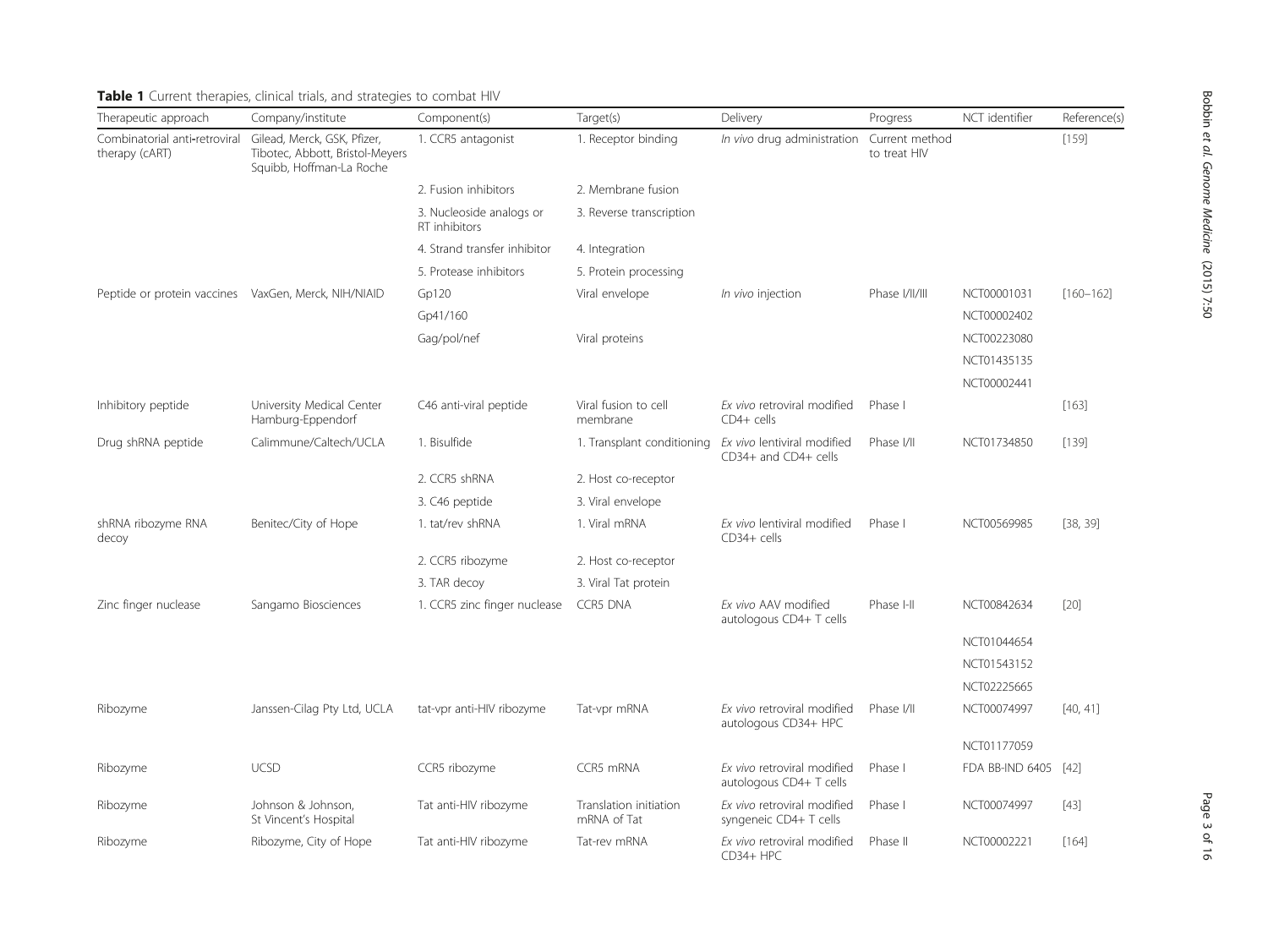| Antisense | <b>VIRxSYS Corporation</b>         | 937 base antisense gene                          | Env mRNA     | Ex vivo lentiviral (LTR HIV)<br>modified CD4+ cells | Phase I/II     | NCT00131560 | [165]   |
|-----------|------------------------------------|--------------------------------------------------|--------------|-----------------------------------------------------|----------------|-------------|---------|
| Antisense | Enzo Biochem                       | U1/HIV anti-sense RNA<br>$(61-68 \text{ bases})$ | TAR, tat/rev | Ex vivo retroviral modified<br>CD34+ HPC            | Phase I/II     | NCT00003942 | [166]   |
|           |                                    |                                                  |              |                                                     |                | NCT00001535 |         |
| RNA decov | Children's Hospital<br>Los Angeles | Rev response element decoy Rev protein           |              | Ex vivo retroviral modified<br>CD34+ HPC            | Phase 0- pilot |             | $[167]$ |

Abbreviations: AAV, adeno-associated virus; HPC, human progenitor cells; LTR, long terminal repeat; NCT, National Clinical Trial; NIH/NIAID, National Institutes of Health/National Institute of Allergy and Infectious Diseases; RT, reverse transcriptase; shRNA, short hairpin RNA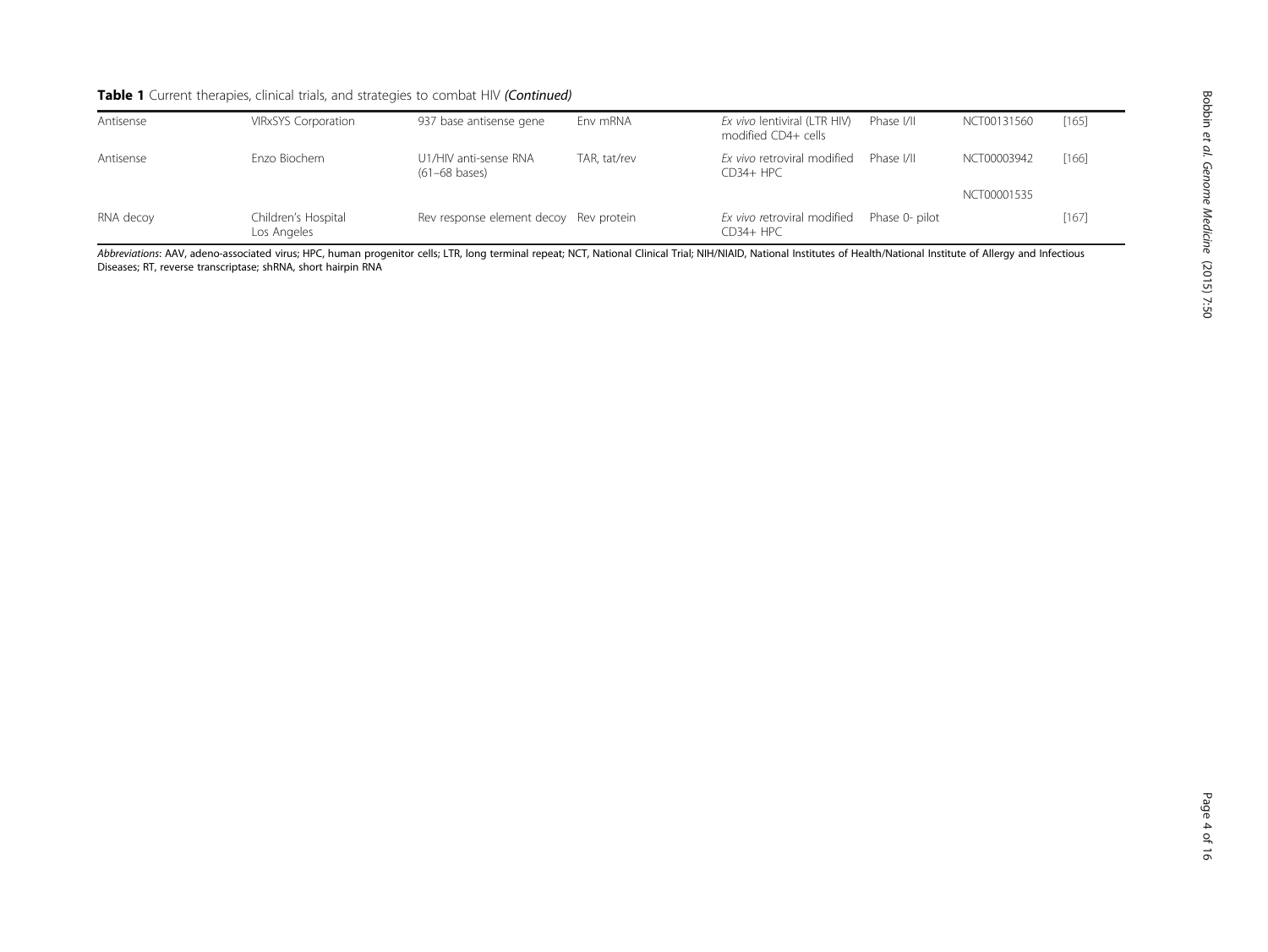This review highlights recent advances in gene-therapy technologies for the treatment and eradication of HIV-1. Many new therapies are currently in development with the hope of preventing drug resistance, toxicity, and latent infection. Owing to their design flexibility and target specificity, we pay particular attention to RNAi-based therapies that target viral or host targets, including some that have reached human clinical testing. Delivery of the RNAi agents to HIV-infected or HIV-susceptible cells remains a challenging problem that is currently being addressed by ex vivo delivery, targeted in vivo delivery, and non-targeted in vivo delivery strategies.

#### HIV-1 infection and therapeutic targets

HIV-1 gains entry into CD4-expressing T-lymphocytes, macrophages, and monocytes by fusion of the viral envelope with the host cell membrane (reviewed in [[9](#page-11-0)]). The HIV-1 envelope is characterized by trimeric spikes, and each spike contains three glycoprotein 120 (gp120) surface subunits and three gp41 trans-membrane subunits. The process of viral binding and entry into the cell generally requires the CD4 receptor and either the CCR5 or the CXCR4 co-receptor. Upon receptor-mediated binding and internalization, the viral RNA genome is converted to double-stranded DNA, using reverse transcriptase that is provided by the virus. The viral genomic DNA is then imported into the nucleus and integrated into the host genome, where it is transcribed into the full-length 9.2-kb mRNA transcript. This transcript can undergo double splicing into 1.8-kb mRNAs encoding Tat, Rev, and Nef proteins. Tat and Rev travel to the nucleus where Tat activates transcription and Rev mediates the export of mRNAs in the late phase. Singly-spliced 4.0-kb transcripts encoding Env, Vpu, Vpr, and Vif proteins [\[10\]](#page-11-0) and unspliced 9.2-kb mRNA transcripts encoding Gag and Gag-Pol are exported from the nucleus in a Rev-dependent manner. These unspliced mRNAs also function as the genomic RNA for progeny virus. Several Gag molecules bind to the viral genome and are trafficked to lipid rafts on the plasma membrane of the host cell [\[11](#page-11-0), [12\]](#page-11-0). The viral genome is assembled as a dimer with viral proteins and exits the cell via budding. Final maturation occurs once the viral particles are released from the host cell. These steps provide many opportunities for therapeutic intervention.

Owing to the limitations of current cART approaches, alternative gene- and nucleic-acid-based therapies have been proposed to control HIV-1 infection, including gene editing, ribozymes, and utilization of RNA decoys. In addition, gene- and nucleic-acid-based agents have been developed as HIV-1 prophylactics, including RNA aptamers and siRNAs that are used as microbicides and viral genes used as vaccines (Table [1](#page-2-0)).

Gene editing, which requires a sequence-specific nuclease that modifies a target gene, is a particularly attractive

approach that aims to develop cells that are permanently resistant to HIV-1 infection or to eliminate the HIV-1 provirus from infected cells [\[13](#page-11-0)]. HIV-resistant cells can be established by genomic editing of the CCR5 or CXCR4 co-receptors using zinc finger nucleases (ZFNs) [\[14](#page-11-0)–[21](#page-11-0)], transcription activator-like effector nucleases (TALENs) [[22](#page-11-0)], designer endonucleases [\[23\]](#page-11-0), peptide nucleic acids (PNAs) [[24](#page-11-0)], or CRISPR/Cas9 [[22, 25, 26\]](#page-11-0). Alternatively, the integrated HIV-1 genome in infected cells can be targeted and destroyed using CRISPR/Cas9 [\[27, 28](#page-12-0)], homing endonucleases [\[29](#page-12-0)], and HIV-1 long terminal repeat (LTR)-specific recombinases [\[30](#page-12-0)–[32](#page-12-0)]. Catalytic RNAs, known as ribozymes, can complete a similar task, but the effects are not permanent because their target molecule is mRNA [[33\]](#page-12-0). RNA aptamers and decoys can bind viral proteins to act as steric or competitive inhibitors [[34](#page-12-0)–[36\]](#page-12-0). By combining an anti-HIV-1 microRNA (miRNA) with a TAR decoy (TARmiR), a dual-functioning RNA molecule can suppress HIV-1 expression by RNAi and also bind to the HIV-1 transactivating protein Tat, reducing the numbers of Tat molecules that can bind to its cognate target TAR to transactivate viral transcription [[37](#page-12-0)]. Several of these technologies have reached clinical testing as single or combinatorial HIV-1 therapies [\[2\]](#page-11-0), including CCR5 ZFN [[20](#page-11-0)], CCR5 ribozymes [[38](#page-12-0), [39\]](#page-12-0), HIV-1 ribozymes [\[40](#page-12-0)–[43](#page-12-0)], and TAR decoys [\[38, 39](#page-12-0)].

#### Endogenous RNA silencing pathway

RNAi is a natural cellular mechanism first identified by Craig Mello and Andrew Fire in 1998, which involves the pairing of a short miRNA sequence to an endogenous mRNA target [\[44\]](#page-12-0). Endogenous miRNAs regulate many cellular mechanisms and are processed in a very specific manner. First, double-stranded miRNAs are loaded into the RNA-induced silencing complex (RISC), where the non-targeting (passenger) strand is removed. The RISC complex then finds the complementary mRNA sequence for the guide strand of the miRNA. The binding of the miRNA to the mRNA target results in gene silencing through degradation of the mRNA (Fig. [2](#page-5-0)). While the canonical RNAi pathway occurs in the cytoplasm, RNAi can also function in the nucleus to induce gene-specific transcriptional gene silencing or transcriptional gene activation by directing epigenetic changes in gene promoters [[45](#page-12-0)–[47\]](#page-12-0). Teasing out these mechanisms has resulted in a better understanding of how mammalian cells use this system to regulate endogenous gene expression.

While the role of the RNAi system in mammalian cells is well documented (reviewed in [\[48\]](#page-12-0)), the role of mammalian RNAi in response to viral infections is still the subject of much debate [[49](#page-12-0)]. It is well established that viral RNAs trigger innate interferon (IFN) responses in mammalian cells as a first line of defense. While viral small RNAs (vsRNAs) have been detected in infected mammalian cells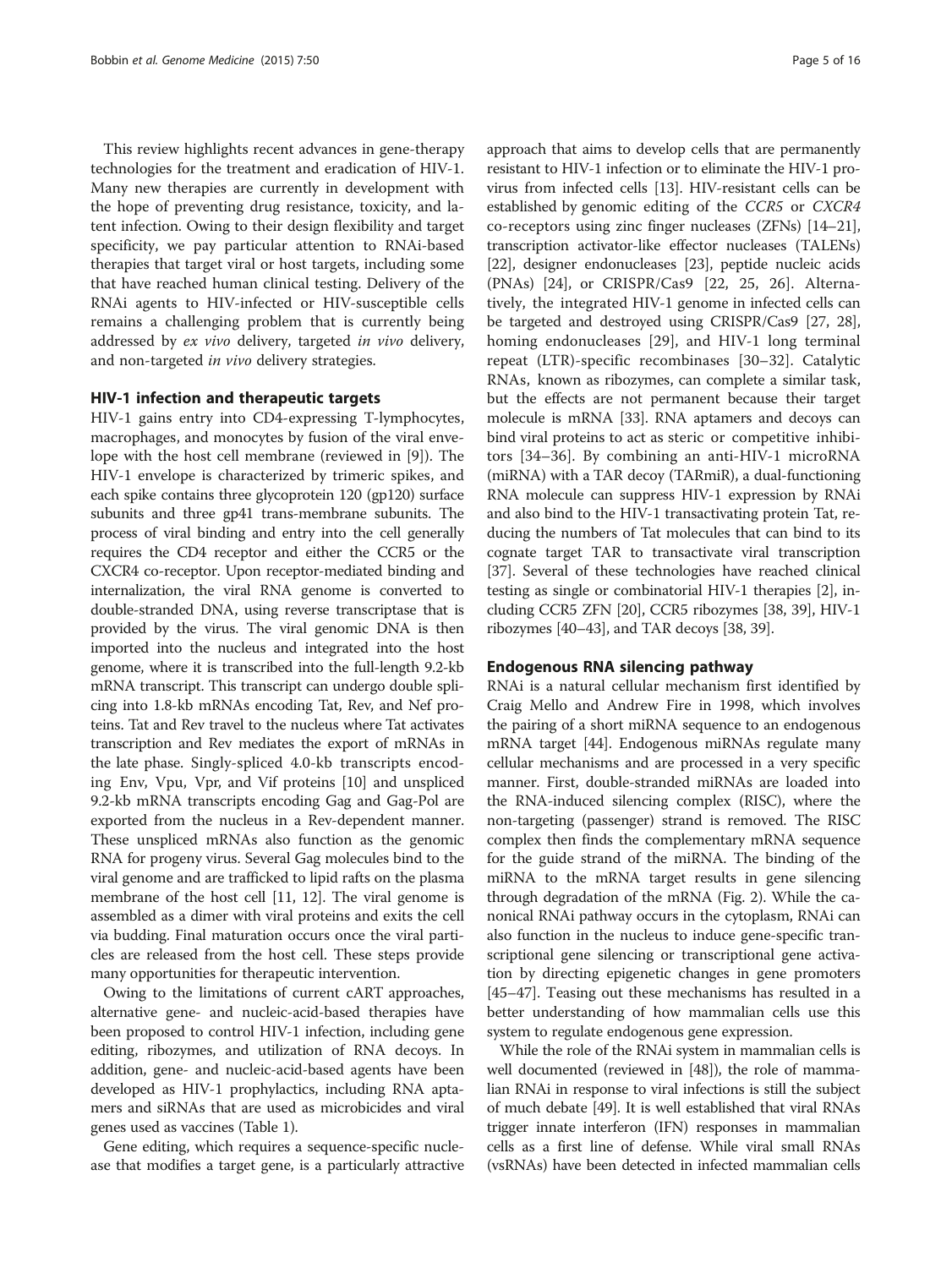<span id="page-5-0"></span>

[[50](#page-12-0)], it was previously uncertain whether vsRNAs could function via an antiviral RNAi pathway. One reason for this uncertainty is that many viruses encode viral suppressors of RNAi (VSRs), which are viral proteins that inhibit the host RNAi pathway [[51](#page-12-0), [52](#page-12-0)]. Two important studies from 2013, which examined conditions that are unfavorable for VSRs, reported that vsRNAs act via an RNAi pathway [\[53, 54](#page-12-0)]. Encephalomyocarditis virus infection of undifferentiated mouse embryonic stem cells, which have low or no innate IFN response, resulted in the accumulation of virus-derived siRNAs (vsiRNAs) that associated with Argonaute-2 (Ago2) [[53](#page-12-0)]. vsiRNAs were not, however, observed in differentiated cells, which have high innate IFN activity. Thus, antiviral RNAi appears to be most prevalent in conditions that are unfavorable for innate IFN viral clearance. Similarly, infection by a Nodamura virus strain that contained a mutant VSR protein was attenuated because host cells produced vsRNAs in response to infection with these mutant viruses [\[54\]](#page-12-0). Despite these compelling reports, seemingly contradictory observations have recently been reported that indicate that viral RNAi does not occur in Dicer-knockout cells or in cells with disabled IFN function [\[55, 56\]](#page-12-0). Thus, the potential role of antiviral RNAi in mammalians remains controversial and appears to be highly dependent on the host cells and the particular virus.

The RNA silencing pathway provides a tool for gene therapy by the delivery of artificial RNAi in the form of a small RNA duplex, such as a miRNA, siRNA, Dicer substrate RNA (DsiRNA), or shRNA [\[57\]](#page-12-0). Although siRNA, DsiRNA, and shRNA all function through the same RNAi pathway, shRNA requires additional processing in the nucleus (Fig. 2). shRNAs differ from siRNAs because they comprise a single strand of RNA with two complementary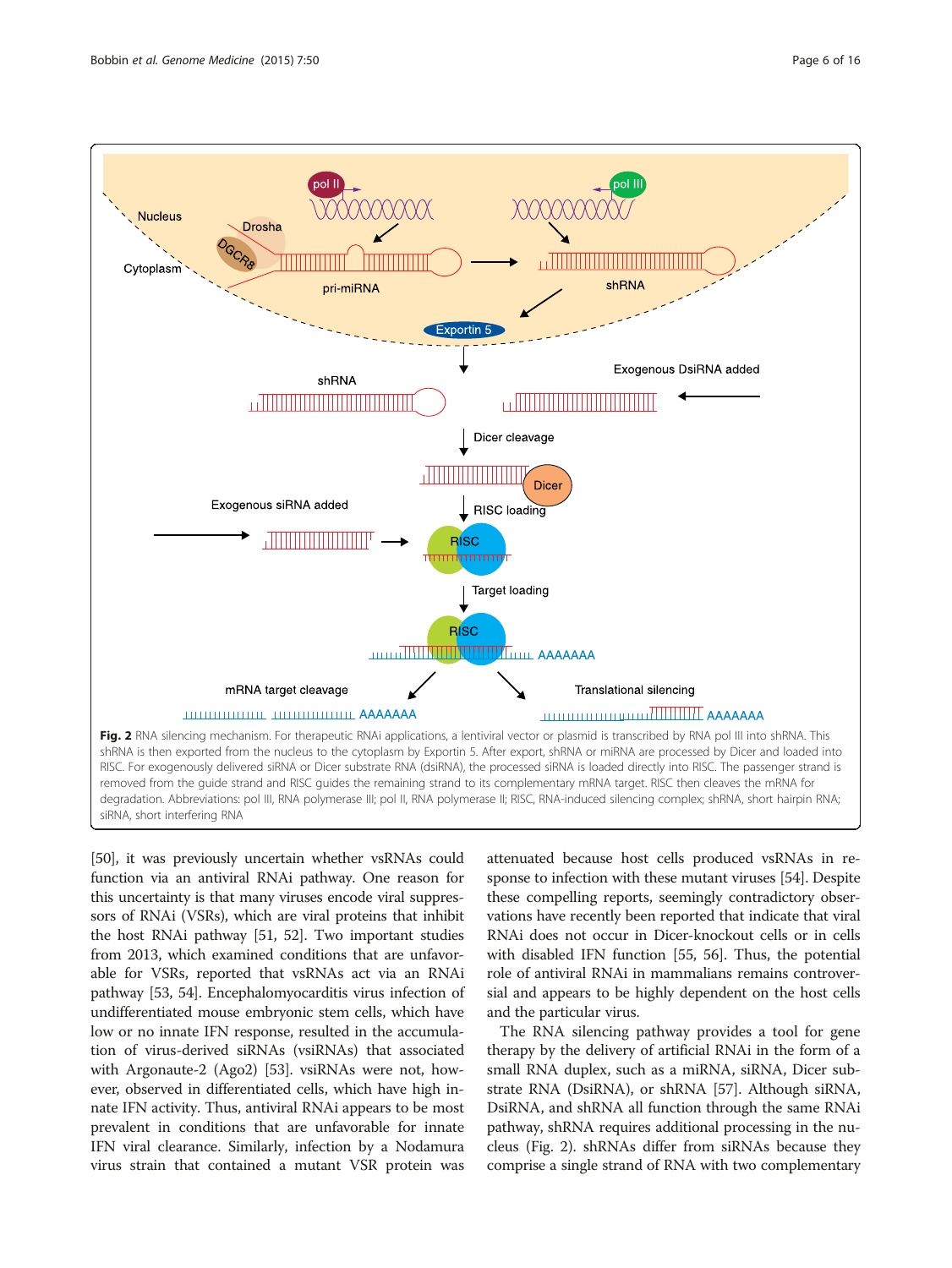tails connected by a hairpin loop, and are commonly transcribed from viral vectors or plasmid DNA in the nucleus. Following transcription, the shRNA is exported to the cytoplasm, where it is processed in the same manner as siRNA by Dicer in complex with TRBP, a member of the RISC. Alternatively, Dicer-independent Ago2-shRNAs are shRNAs that have a short stem length and are incorporated into RISC without Dicer processing [[58](#page-12-0)]. After incorporation into RISC, the processed siRNA is loaded onto an mRNA target to induce either mRNA cleavage by Ago2 or translational repression and subsequent mRNA degradation.

Toxicity of RNAi can occur through improper target recognition resulting from suboptimal annealing of the antisense guide strand to the target strand, improper selection of an unintended passenger strand by the RISC complex, or overloading of the silencing machinery. Biasing the strand-selection of the guide strand, rather than of the passenger strand, can enhance potency while also reducing off-target effects of the passenger strand. Strand selection can be biased by designing asymmetric siRNAs with less stable thermodynamic stability at the 5′ end of the guide strand [[59](#page-12-0), [60](#page-12-0)], by chemical modifications at one or both ends of the siRNA [\[61, 62\]](#page-12-0), or by the design of structurally asymmetric shRNAs or siRNAs that have a single 2-nucleotide 3′-overhang on the guide strand [\[63](#page-12-0)–[66](#page-12-0)]. One of the most reliable design strategies for generating strand-biased siRNAs is to use asymmetric 25/27-nucleotide DsiRNAs [[64, 65\]](#page-12-0). After processing by Dicer, the guide strand from the asymmetric 25/27mer DsiRNA is preferentially incorporated into the RISC, although the siRNA potency can still be influenced by thermodynamic stabilities at both ends [\[67](#page-12-0), [68](#page-12-0)].

In addition, overloading can be avoided by limiting the amounts of exogenous RNA added or by using single stranded siRNA [[69](#page-12-0)]. Toxicity in vivo often results from the immunogenic effects of introducing foreign RNA into cells. Most issues arise as a result of IFN-α production following Toll-like receptor 7/8 activation. These issues can be abrogated by replacing uridines with 2′-O-methyluridine in siRNAs [\[70\]](#page-12-0). Additionally, delivery agents may cause harmful side effects because the introduced RNA is trafficked through pathways that expose them to the innate immune system. For example, liposome-mediated delivery of siRNA exposes the RNA to endosomal Toll-like receptors, cytoplasmic RIG-I and protein kinase R (PKR), and other inflammatory pathways [\[71, 72\]](#page-12-0). Other delivery agents expose the RNA to a completely different set of pattern recognition receptors, resulting in an interferon response and inflammation [\[73](#page-12-0)].

#### Therapeutic RNA interference strategies

Many researchers have used RNAi to develop therapeutics against acute and persistent viral infections, and

several clinical trials have been carried out. For acute viral infections, siRNA treatments for respiratory syncytial virus (NCT01065935) and influenza (NCT01747148) are currently in clinical trials. These viruses present good targets for RNAi therapeutics because they cause acute infections with pathogenic effects that can be prevented using this approach. In addition, an acute infection is often localized to a single organ or region, requiring only a relatively straightforward delivery approach for RNAi. To date, Alnylam (Cambridge, MA, USA) has successfully conducted phase II clinical trials using the RNAi therapeutic ALN-RSV01, which targets RSV nucleocapsid RNA [\[74\]](#page-12-0). Safety and tolerability have been reported, paving the way for future clinical trials to investigate efficacy.

RNAi approaches have also been investigated to treat persistent viral infections such as HIV-1, hepatitis B, and hepatitis C. These are targeted in a different manner to acute infections because the RNA therapy must be present for a longer period of time [[75](#page-12-0), [76](#page-12-0)]. The pre-clinical efficacy is promising; nevertheless, a different set of problems are associated with using RNAi for long-term infections and these issues must be further explored before moving to the clinic [[77,](#page-12-0) [78\]](#page-13-0). The viral proteins and cellular machinery necessary for viral replication are obvious targets for preventing initial infection, but viral targets are susceptible to mutational escape resulting from the relatively low fidelity of the viral RNA polymerase enzymes. Additionally, in the case of HIV-1, cells may be infected with latent virus that can persist for years before viral production, with no or only low levels of viral mRNA being produced during the latent period. Nevertheless, in vitro targeting of initial HIV-1 infection has been very successful at inhibiting viral replication and the infection of new cells [\[79, 80](#page-13-0)]. Translating the success of RNAi against HIV-1 in vitro to an in vivo or clinical setting has been hampered by problems with delivery and sustained expression [\[81, 82](#page-13-0)]. An optimal delivery agent would efficiently target only those cells with the potential to be infected by HIV-1, or already-infected cells. Current delivery methods do not offer this advantage, so non-specific or ex vivo methods are used. Enhancing RNAi expression is also necessary to advance therapeutics to a clinical setting; this can be achieved by increasing the molar ratio of RNAi to delivery reagent or by improving the potency of the RNAi [\[83\]](#page-13-0). Alternatively, the HIV-1 promoter can be targeted using transcriptional gene silencing to prevent reactivation of viral production [\[47,](#page-12-0) [84\]](#page-13-0). Peripheral blood mononuclear cells transduced with a lentivirus expressing shRNA against the U3 region of HIV-1 successfully repopulated CD4+ T-cell lineages in mice after HIV-1 infection, suggesting that this approach might be a feasible functional cure [\[85\]](#page-13-0). These approaches are very promising, but must be carefully assessed because increasing the concentration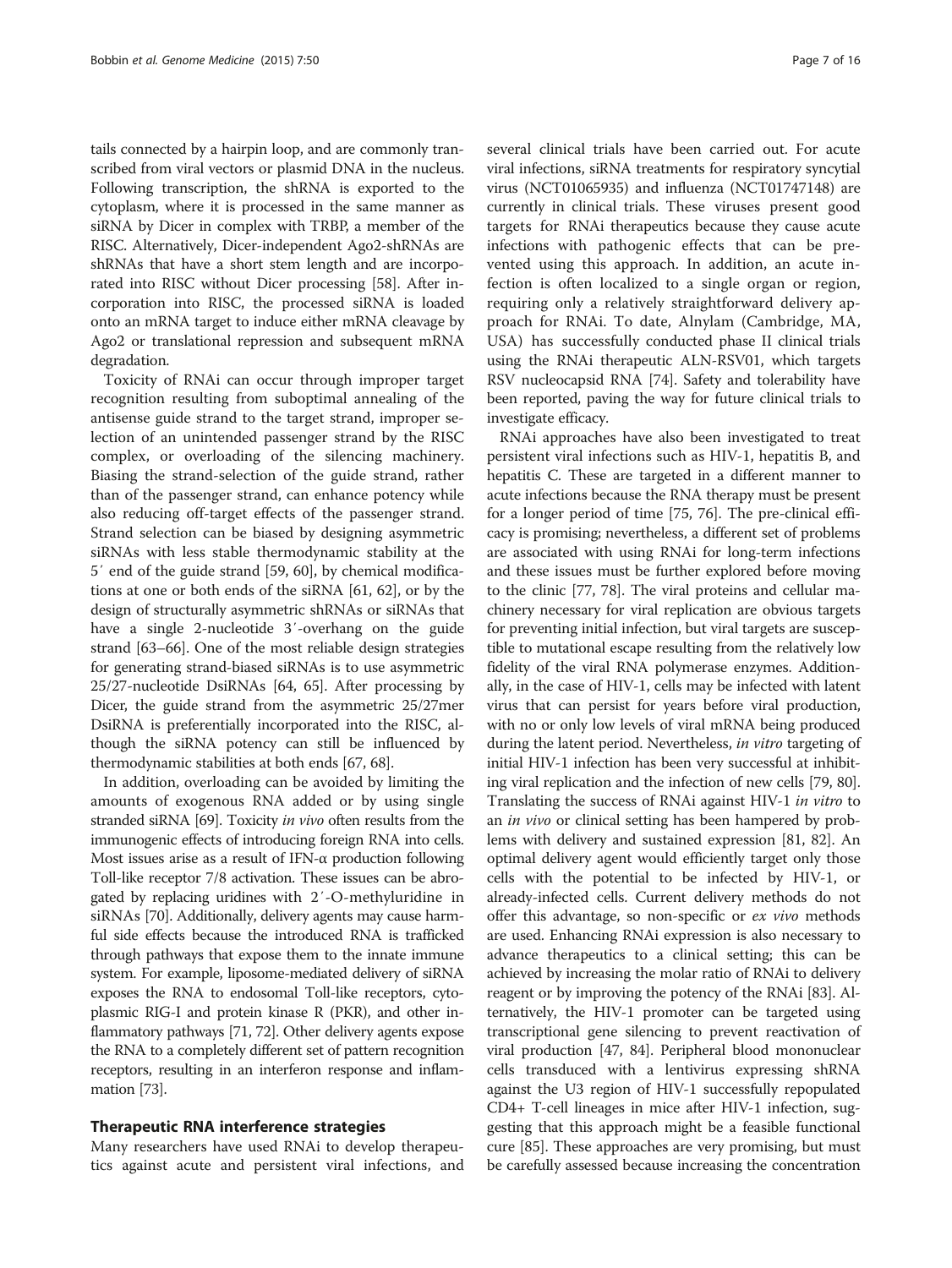of RNAi also increases the possibility of off-target effects and/or the mutation rate [[86](#page-13-0), [87\]](#page-13-0).

### RNA interference approaches for HIV-1 treatment

RNA-silencing approaches have been designed to control viral replication by blocking key steps within the viral replication cycle [\[88\]](#page-13-0). Several considerations must be made when choosing targets for HIV-1 treatment with RNAi (Table 2), including design strategies to target highly conserved regions within viral RNAs or cellular mRNAs that are necessary for viral production [\[89](#page-13-0)].

#### Viral targets

The viral genome (Fig. [1a\)](#page-1-0) consists of several highly conserved regions that have proven to be useful targets as viral escape via mutagenesis is less likely in these regions than in other parts of the genome. To identify highly conserved regions, it is useful to analyze HIV-1 sequences from global clades and primary isolates that are available online from the Los Alamos National Laboratory [\[90](#page-13-0)].

Table 2 Potential RNAi targets for HIV-1 therapy

Selection of targets for RNAi-based therapies against HIV-1 is a crucial step in obtaining a long-term therapeutic effect without the emergence of resistant strains. Various steps throughout the HIV-1 replication cycle have been targeted, although it can be particularly beneficial to inhibit the early stages of infection (class I targets), such as viral entry, reverse transcription, and integration [[2,](#page-11-0) [91\]](#page-13-0). Owing to the versatility of RNAi-based therapeutics against any HIV-1 mRNA sequence, it is also possible to target steps of the HIV-1 replication cycle that are not targeted by clinical cART agents (Table 2).

As the unspliced HIV-1 genomic RNA transcripts contain the full sequences for all nine viral genes, it is possible to design anti-HIV-1 siRNAs against any particular conserved coding region. Owing to alternative splicing patterns, however, it can be advantageous to design siRNAs against the common sequences that occur on all spliced and unspliced HIV-1 transcripts, including the early spliced viral mRNAs that contain tat, rev, and nef reading frames. These sequences are among the earliest spliced

|                             | Function of target gene                        | Type of study      | Reference(s)      |
|-----------------------------|------------------------------------------------|--------------------|-------------------|
| HIV-1 gene targets          |                                                |                    |                   |
| Gag                         | Proteolytic processing of the HIV-1 genome     | Mouse              | [95, 168]         |
| Pol                         | Transcription                                  | Mouse              | $[94]$            |
| env                         | Receptor binding and fusion                    | Phase I/II         | [169, 170]        |
| tat                         | Transcription or RNAi modulation               | Phase 0            | $[38]$            |
| rev                         | Reverse transcription, integration             | Mouse              | $[140]$           |
| nef                         | Immune modulation                              | Mouse              | $[92, 171 - 174]$ |
| pol (integrase)             | Integration                                    | In vitro           | [91, 175]         |
| pol (reverse transcriptase) | Reverse transcription                          | In vitro           | [176]             |
| Promoter                    | Transcription                                  | Mouse              | $[98]$            |
| Long terminal repeats       | Genome expression                              | In vitro           | [76, 93, 173]     |
| Cellular targets            |                                                |                    |                   |
| CCR5                        | Receptor binding and fusion                    | Phase 0/phase I/II | [149]             |
| CXCR4                       | Receptor binding and fusion                    | In vitro           | [120, 177]        |
| CD4                         | Receptor binding and fusion                    | In vitro           | [150, 178]        |
| LEDGF/p75                   | Integration                                    | In vitro           | [179]             |
| Importin-7                  | Integration                                    | In vitro           | $[180]$           |
| Chaperonin                  | Integration                                    | In vitro           | [181]             |
| P-TEFb                      | Transcription                                  | In vitro           | [182]             |
| Tat-SF1                     | Transcription                                  | In vitro           | $[87]$            |
| SPT5                        | Transcription                                  | In vitro           | $[183]$           |
| Cyclin T1                   | Transcription                                  | In vitro           | $[122]$           |
| DDX3                        | Export                                         | In vitro           | [123]             |
| SOCS1                       | Trafficking or immune modulation               | In vitro           | $[124]$           |
| <b>TRBP</b>                 | Immune modulation or RNAi pathway              | In vitro           | [75, 125]         |
| TNPO3                       | Nuclear entry of viral pre-integration complex | Mouse              | [140, 151]        |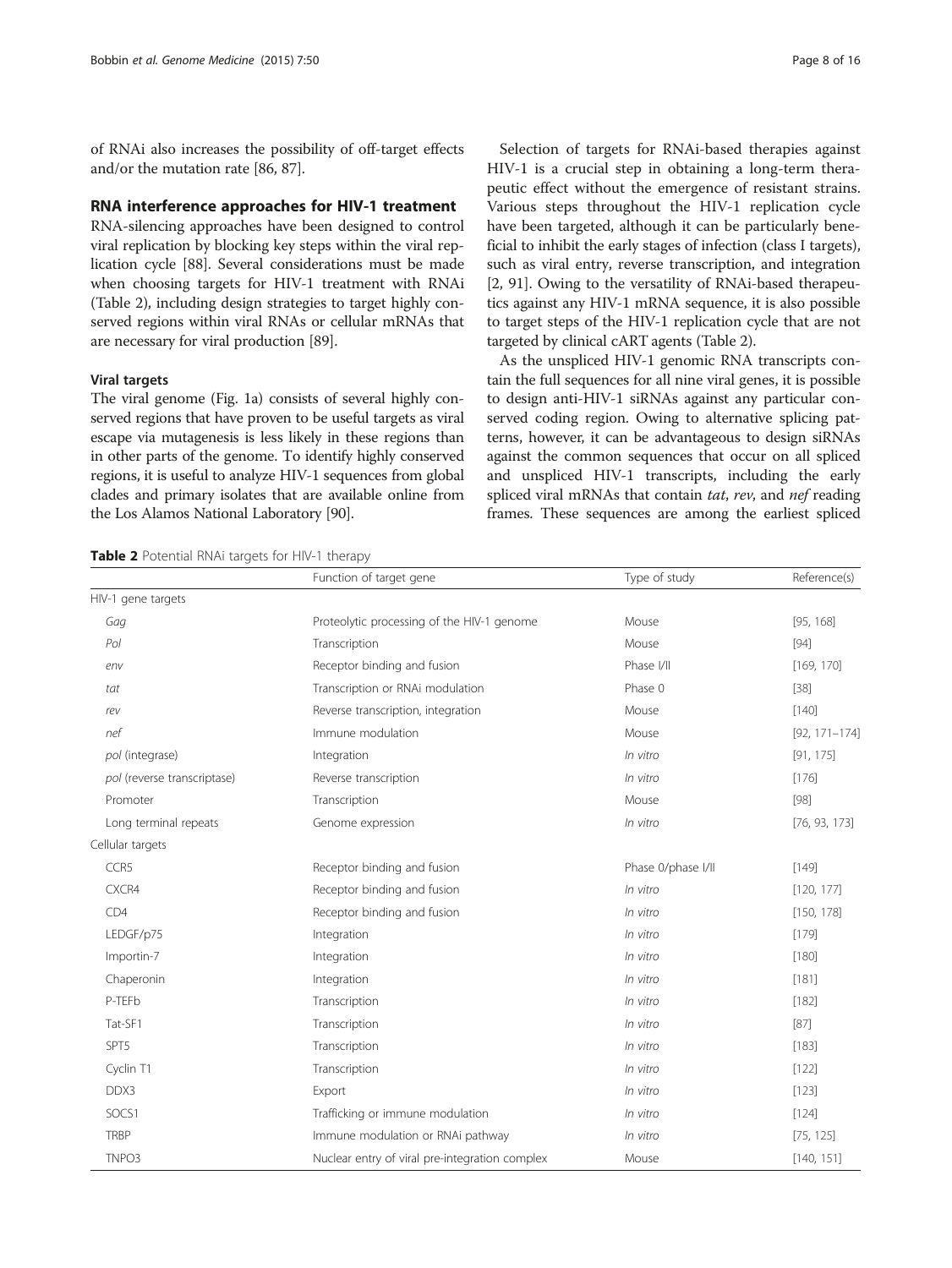transcripts of the integrated provirus. Thus, targeting with siRNA can inhibit production of the associated protein and downstream proteins necessary for viral maturation, because the early proteins are required for production of late transcripts. Target sites present in the HIV-1 subgenomic RNAs, including nef and the untranslated LTR regions, can be targeted in all spliced and unspliced transcripts. Alterations in the RNA folding and structure of these regions can, however, lead to RNAi-resistance [[92, 93\]](#page-13-0). Alternatively, the targeting of genes that encode the structural and enzymatic proteins required for viral assembly and infection (including gag, pol, vif, and env) is effective, despite the fact that these genes are not found in all transcripts [[94](#page-13-0)–[97\]](#page-13-0). While the integrase and reverse transcriptase proteins are targeted by different classes of antiretroviral drugs, the coding regions of these proteins can also be targeted by RNAi. Most approaches have relied on using RNAi to target viral mRNA transcripts in the cytoplasm, but the HIV-1 promoter may also be targeted by transcriptional gene silencing, which induces epigenetic silencing of the integrated provirus [\[47,](#page-12-0) [85](#page-13-0), [98, 99\]](#page-13-0).

HIV-1 rapidly escapes drug inhibition and RNAi because of its high rate of mutation, so finding highly conserved regions of the HIV-1 genome to target with RNAi is a common strategy. Escape from targeting by mutagenesis at conserved regions may be restricted by a consequent loss of viral fitness. A major goal of developing anti-HIV-1 RNAi therapy is to target HIV-1 in a manner that prevents viral escape; such strategies may include targeting multiple viral sites and endogenous host factors that are required for HIV-1 infection and replication.

Owing to the low fidelity of HIV-1 reverse transcriptase, with an estimated error rate of  $3 \times 10^{-5}$  bases per replication [\[100, 101\]](#page-13-0), the virus can evolve to escape most monotherapies. A variety of mechanisms are responsible for RNAi escape, including single-point mutations (which may disrupt the specific recognition of and binding to the siRNA-binding site), deletion of the target sequence, and transcriptional upregulation [\[102\]](#page-13-0). Single-point mutations within the target site of a specific siRNA and mutations that cause structural changes to the mRNA can abate guide-strand recognition of the target mRNA, thereby preventing Ago2-mediated silencing [[92, 103](#page-13-0)–[105\]](#page-13-0). Indirect resistance, such as mutation of non-targeted sites within the viral promoter, can lead to upregulation of viral transcription, thereby allowing viral escape by overwhelming the RNAi-mediated selective pressure [[106, 107](#page-13-0)]. Mutational escape can be avoided by using combination siRNAs that target multiple sites, which may act synergistically to lower the overall required siRNA concentration, or by combining siRNAs with other cART drugs [\[78](#page-13-0), [108](#page-13-0)]. Like cART, such siRNA-based cocktail approaches increase the threshold for mutational escape, and any HIV-1

escape variants that do occur may also result in a loss of viral fitness [[109](#page-13-0)–[111](#page-13-0)].

#### Cellular targets

Targeting the host cellular co-factors that are required for HIV-1 infection is an attractive option for RNAi therapies because endogenous genes are not as prone to mutational escape as viral genes, which must undergo reverse transcription by an error-prone polymerase [[75](#page-12-0), [112](#page-13-0)]. The concept of generating an HIV-resistant immune system has been supported by a report on the 'Berlin Patient' [[113](#page-13-0)], an individual with HIV-1 infection who required an allogeneic bone marrow transplant for acute myeloid leukemia. The donor hematopoietic progenitor cells (HPCs) were homozygous for a CCR5 partial gene deletion (CCR5Δ32). In the absence of the CCR5 co-receptor on the surface of the HPC-derived CD4+ T cells, macrophages, and monocytes from the donor, the CCR5-tropic HIV-1 virus was unable to infect new cells. After the transplant, HIV-1 was no longer present at detectable levels, suggesting that the patient has been functionally cured of HIV/AIDS [[114](#page-13-0), [115](#page-13-0)]. This approach is not feasible for the majority of HIV/AIDS patients who do not require bone marrow transplants for pre-existing cancer, but other modes of cellular targeting can be considered. Moreover, a second attempt at an allogeneic transplant of CCR5Δ32 HPCs was not successful because CXCR4-tropic virus became dominant after the interruption of cART [[116](#page-13-0)]. Therefore, it may be necessary to target multiple cellular co-factors, including endogenous genes that are required for cell entry, integration, transcription, and maturation of the virus.

Cellular co-factors that are required for infection include the CD4 receptor as well as the CCR5 and CXCR4 co-receptors. Targeting these receptors can protect the cell from viral entry and infection, but this strategy has limitations depending on the receptor targeted [\[117, 118](#page-13-0)]. CCR5 is an attractive target because it is required for CCR5-tropic viral infection and, because it shares functional redundancy with CCR2, it is not required for the normal development and function of T-lymphocytes [\[119](#page-13-0)]. By contrast, CXCR4 and CD4 receptors are less favored as targets as they are involved in important cellular processes. CXCR4 is required for T-cell maturation, so disruption of CXCR4 must be targeted only in mature T cells [[118](#page-13-0)]. Targeting of CD4 is also problematic because of its significant immunological function [\[120](#page-13-0)].

Host factors play a role in the integration of the HIV-1 viral genome into cells. Therefore, the HIV-1 replication cycle may be disrupted by using these host factors as targets [[75](#page-12-0), [121](#page-13-0)]. Co-factors of integrase, including LEDGF/p75, Importin-7, and Chaperonin, are potential targets [[78](#page-13-0)]. Elongation factors P-TEFb, Tat-SF1, and SPT5 regulate HIV-1 transcription by interaction with the Tat protein [[87](#page-13-0)]. Cyclin T1 interacts with P-TEFb and Tat to initiate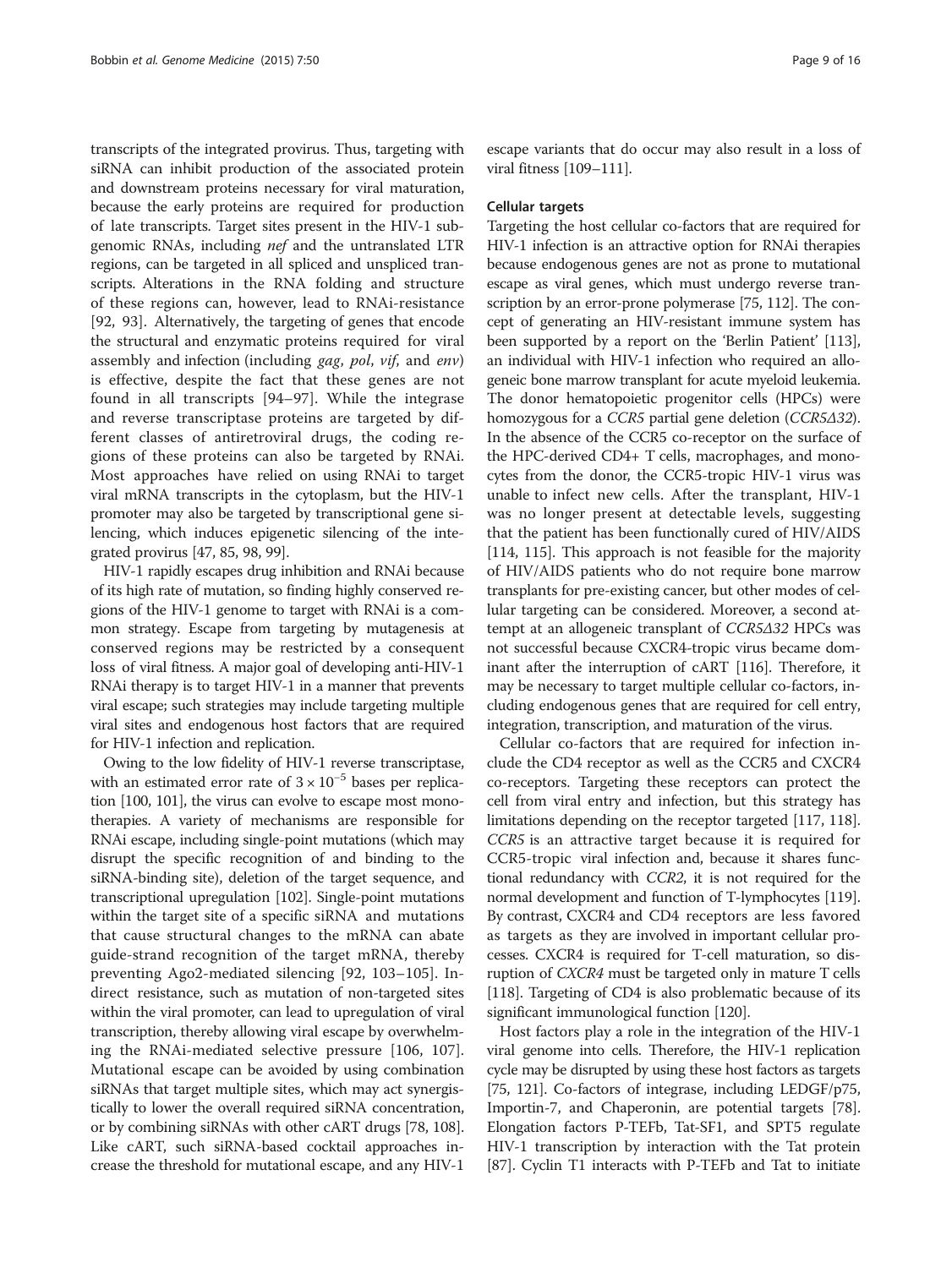HIV-1 transcription [[122\]](#page-13-0). The human RNA helicase DDX3 is responsible for the export of spliced HIV-1 transcripts, and human SOCS1 is responsible for trafficking of HIV-1 gag [[123](#page-13-0)]. Additionally, RNAi has been used to inhibit several autophagy inhibitory factors that are responsible for HIV-1 replication and prevention of HIV-1 degradation [\[121\]](#page-13-0). As HIV-1 is capable of modulating the immune system through TRBP-TAR-mediated inhibition of PKR- or SOCS1-dysregulation of immune activation, silencing these genes results in an antiviral response [[124](#page-13-0)]. RNAi silencing of TRBP can also inhibit HIV-1 replication [[75](#page-12-0), [125](#page-13-0), [126\]](#page-13-0), but this could potentially disrupt the RNAi pathway because of the role of TRBP in Dicer processing and RISC assembly [\[127\]](#page-14-0). In general, cellular targets must be considered with caution because these targets affect cell growth and function, and because they may be important for cell signaling not observed in vitro. Another approach is to use a combination of RNAi or other biological agents against cellular and viral targets using gene therapy [\[128](#page-14-0)]. There are two clinical trials using this approach [\[38,](#page-12-0) [129\]](#page-14-0), which will be discussed in the ex vivo delivery section below.

#### **Delivery**

One of the largest hurdles in developing effective gene therapy is delivery. Considerations for the delivery of RNAi include immunogenicity, cell type uptake, and specificity. RNAi-based therapeutics can be delivered as RNA molecules (such as siRNAs or shRNAs), as DNA (plasmids or minicircles), or as therapeutic transgenes in viral vectors [[130](#page-14-0)]. Delivery reagents can be targeted to specific cell types or can be non-specific. The advantage of targeted delivery is that side effects can be reduced, while increasing the efficiency of delivery to target cells. To date, the RNAi-based agents that have reached clinical testing for HIV/AIDS have relied on ex vivo delivery of lentiviral vectors into specific cell types, such as CD4+ T cells or CD34+ HPCs, which are then transfused back into the patient [[2\]](#page-11-0). Alternatively, in vivo delivery approaches may utilize non-targeted or targeted delivery agents, which include non-viral carriers such as liposomes, dendrimers, and aptamers.

#### Ex vivo delivery

Ex vivo delivery approaches for RNAi-based therapeutics include viral vectors, nanoparticles, and electroporation [[131\]](#page-14-0). The most common of these is ex vivo transduction with virus, including adenovirus, adeno-associated virus (AAV), and lentivirus. shRNAs can be encoded in viral vectors to produce stable cell lines and to transduce cells that are refractory to transfection, such as hematopoietic stem cells and T cells [[132](#page-14-0)]. In viral vectors derived from adenovirus, AAV, and lentivirus, shRNA transcripts driven by polymerase III promoters synthesize a single-strand hairpin loop that can be incorporated into the RNAi pathway. Lentivirus is integrative, so the RNAi therapy delivered is incorporated into the cellular genomic DNA, and although the site of insertion is semi-random, lentiviral vectors do not share the same tendency for insertional oncogenesis as gammaretroviral vectors [[133](#page-14-0)]. As lentiviral vectors are constructed using a limited HIV-1 genome, vector production and transduction of the lentiviral vector may be poor when expressing vector-encoded shRNAs that target regions that are common to HIV-1 transcripts and lentiviral vector transcripts, such as the LTR region, or regions that are encoded by helper plasmids, such as *gag*, *pol*, and *rev* [[134, 135\]](#page-14-0). Different strategies can be employed to overcome this restriction by increasing the amount of helper plasmids [\[135\]](#page-14-0) or by knocking down Ago2 with a separate shRNA [[136](#page-14-0)]. As a ssDNA virus, AAV is mostly non-integrative, although limited integration occurs at a specific locus within cellular genomic DNA. Several non-viral approaches have been taken, including plasmid delivery in liposomes and other nanoparticles, but this results in very inefficient delivery of transcripts to T cells; transcripts that are delivered in this way are also non-integrative, limiting the longevity of their therapeutic value. Other non-specific strategies are nonintegrative but also have reduced efficiency compared to lentivirus [\[137](#page-14-0)].

The first clinical demonstration of the use of RNAi against HIV-1 was a phase 0 safety and feasibility clinical trial conducted by the City of Hope Hospital (Duarte, CA, USA) and Benitec, Inc. (Sydney, Australia). This study involved transducing human CD34+ HPCs with a selfinactivating and non-replicating lentivirus containing a tat/ rev shRNA, a TAR decoy, and a CCR5 ribozyme [\[38\]](#page-12-0). Four patients with AIDS-related lymphoma received autologous bone marrow transplants with lentiviral-transduced CD34+ HPCs in an effort to treat both lymphoma and HIV/AIDS. The lentiviral-based therapy was well tolerated and no drug-related adverse events were observed in the four patients. Expression of the shRNA and ribozyme components was detected in the peripheral blood and bone marrow of all four patients for at least 8 months, and for more than 3 years in one patient [[38](#page-12-0), [39\]](#page-12-0). More recently, we have developed a next-generation lentiviral construct that expresses three small anti-HIV-1 RNAs from the MCM7 intron and a fourth CCR5 shRNA from the  $t\text{RNA}^{\text{Ser}}$  promoter [[136](#page-14-0), [138](#page-14-0)].

Calimmune, Inc. (Los Angeles, CA, USA) has developed a similar strategy using a dual-therapeutic anti-HIV-1 lentiviral vector that expresses a CCR5 shRNA and a C46 peptide, which is derived from the HIV-1 gp41 envelope protein that inhibits viral fusion [[139](#page-14-0)]. In a current phase I/II trial (NCT01734850), the anti-HIV-1 vector is transduced ex vivo into autologous CD34+ HPCs and CD4+ T-lymphocytes, which are then transplanted back into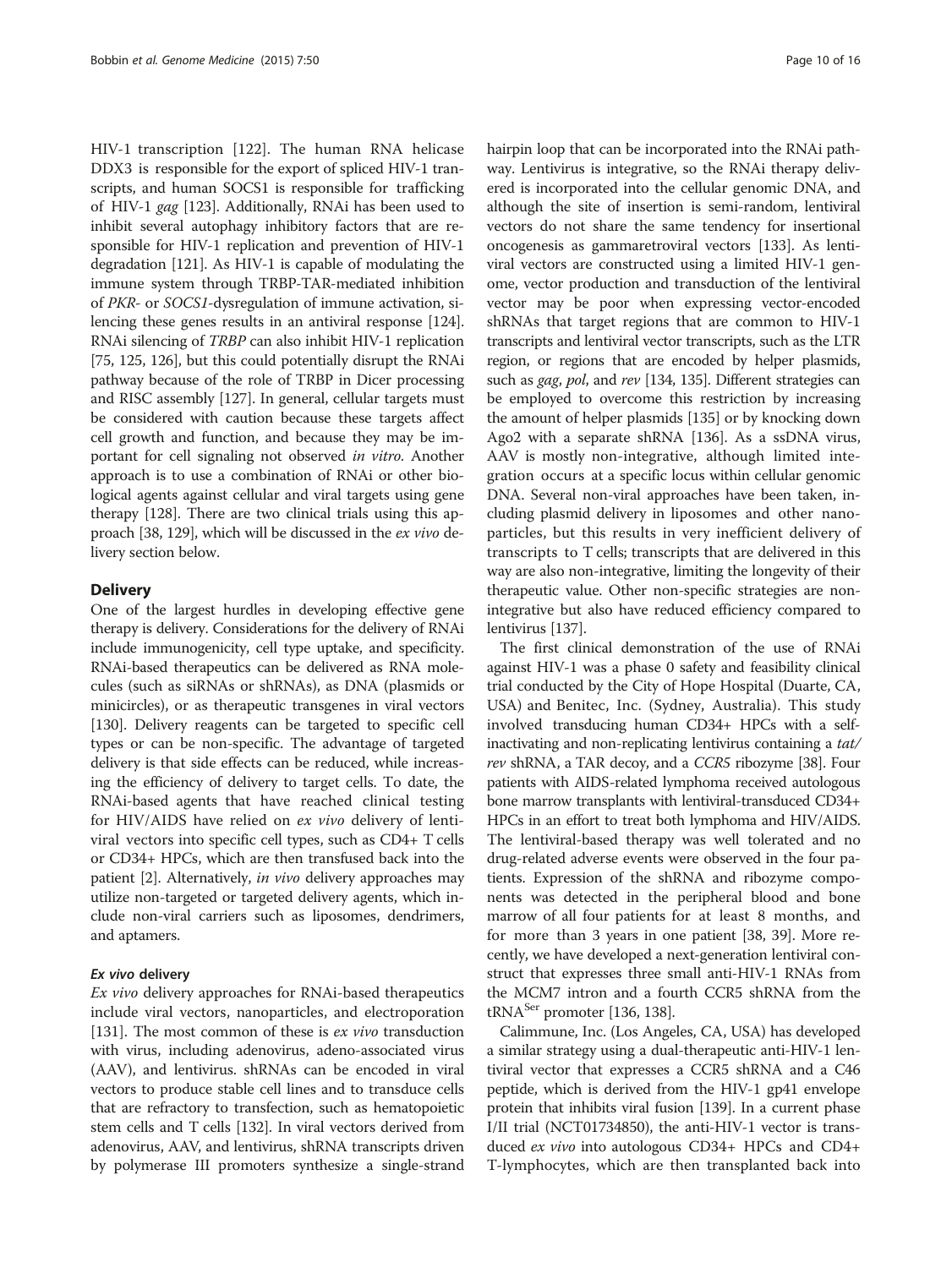the HIV-infected patient [[129](#page-14-0)]. The CCR5 shRNA component is capable of inhibiting CCR5-tropic (R5-tropic) but not CXCR4-tropic (X4-tropic) strains, whereas the C46 peptide inhibits both tropisms of HIV-1 and is thus an essential factor in the dual-therapeutic design of the vector.

#### Non-specific in vivo delivery

A variety of nanoparticles have been used for encapsulating and delivering HIV-1 siRNAs, including dendrimers, polymers, and liposomes. Using the G5 PAMAM (generation 5 polyamidoamine) dendrimer with three anti-HIV-1 DsiRNAs, HIV-1 replication was potently suppressed in a humanized mouse model [[140](#page-14-0)]. This cocktail strategy combined one DsiRNA against the HIV-1 tat/rev overlapping reading frame, another DsiRNA against the host CD4 receptor, and a third DsiRNA against Transportin-3 (TNPO3), which is a host factor required for nuclear entry of the HIV-1 pre-integration complex. Biodegradable polymers can protect siRNAs from ribonuclease degradation but release the siRNAs upon cell entry. This design was used to encapsulate CCR5 siRNAs in a polymer nanocapsule to knockdown levels of CCR5 with significantly greater efficiency than liposome-based delivery systems [\[141\]](#page-14-0).

Advances in electroporation are creating opportunity for siRNA delivery in vivo. RNAi has been delivered to the brain, muscle, and skin [\[142, 143\]](#page-14-0). Most recently, Inovio Pharmaceuticals, Inc. (Blue Bell, PA, USA) has developed ELGEN in vivo surface electroporation for delivery of siRNA [[142](#page-14-0)] or DNA vaccines to CD4+ memory T cells [\[144](#page-14-0), [145\]](#page-14-0), which is promising because memory T cells are typically thought to be reservoirs for HIV-1. This strategy has yet to be tested with siRNA against HIV-1 targets, and in vivo electroporation will need to target a wider range of locations that include other regions of high T-cell concentration, such as the spleen and blood.

#### Targeted delivery

Targeted delivery approaches include the use of tissuespecific serotypes of AAV, nucleic acid aptamers, antibodies, and modified nanoparticles. These approaches are non-integrative, but each has its own set of challenges that need to be considered in order to obtain an effective delivery method.

AAV is a DNA virus that is used for gene therapy and that undergoes limited integration into host genomes. AAV serotypes are selected for specificity to certain regions of an organism. For example, AAV2 targets heparan sulfate proteoglycan,  $\alpha_{\rm V}\beta_5$  integrin and fibroblast growth receptor 1, which is found on hepatocytes, skeletal muscle cells, smooth muscle cells, and neurons [[146](#page-14-0)]. AAV is a very effective vector for gene therapy, but the vector has limited space for exogenous gene insertion and can

typically only be delivered once because of its immunogenic properties [\[147\]](#page-14-0).

Cell-specific nanoparticles comprise another class of targeted delivery molecules that include aptamers, antibodies, and targeted lipid nanoparticles. These particles are very small and often must overcome multiple barriers, such as the cell membrane and endosome, for the siRNA to be loaded into the RISC. Targeted lipid nanoparticles are widely used to deliver siRNA in vitro, but can also be applied in vivo by conjugating a variety of functionalities to liposomes [\[71,](#page-12-0) [148, 149](#page-14-0)]. These functionalities include proteins, chemical conjugates, and beads. RNAi molecules are encapsulated in a lipid bilayer with targeting molecules facing outwards to bind to receptors of interest.

Aptamers and antibodies selectively deliver siRNAs to cells of interest by binding to surface receptors and then entering the cells by receptor-mediated endocytosis. Unlike some siRNA-nanoparticle designs, aptamers or antibodies do not bestow a protective layer around the siRNAs, so the siRNAs are susceptible to nucleases if not modified. Aptamers are selected through the systematic evolution of ligands by exponential enrichment, and are similar to antibodies in binding affinity and specificity to the target receptor or protein. Several delivery targets for these molecules include the HIV-1 gp120 protein and the CD4 receptor [[150](#page-14-0)–[152](#page-14-0)]. These particles are typically not immunogenic, but are rapidly cleared from the circulation and are non-integrative, so multiple doses of anti-HIV-1 siRNAs must be given [\[149, 153](#page-14-0)]. Dimeric bacteriophage pRNA complexes have been engineered with an HIV-1 gp120 aptamer and a tat/rev siRNA for targeted delivery to HIV-infected cells [\[154](#page-14-0)]. Antibodies have also been used to deliver siRNAs in cell-specific fashion, including gag siRNAs complexed with a protamine-gp160 antibody fusion protein [[155](#page-14-0)] and siRNAs against the CCR5 coreceptor and viral genes tat and vif conjugated with poly-(D)-arginine and a CD7 antibody [\[156\]](#page-14-0).

Microbicides loaded with siRNAs or aptamer-siRNAs are designed to prevent the transmission of the virus, and their efficacy is increased by targeting localized areas. CD4 aptamer-siRNA chimeras can be administered topically as microbicides for prophylaxis against HIV-1 [[150](#page-14-0), [157](#page-14-0)]. In other systems, the siRNA is either naked or conjugated to cholesterol and applied topically to the skin, and results in prevention of viral transmission [\[158\]](#page-14-0). For complete and effective HIV-1 prophylaxis, however, siRNA microbicides must achieve durable protection from HIV-1, broad target specificity against potential viral variants, and favorable kinetics for cellular uptake and virus neutralization.

#### Conclusions

The potential for RNAi to be used against HIV-1 in the clinic is feasible with improvements in current strategies. Several points to consider when using RNAi to treat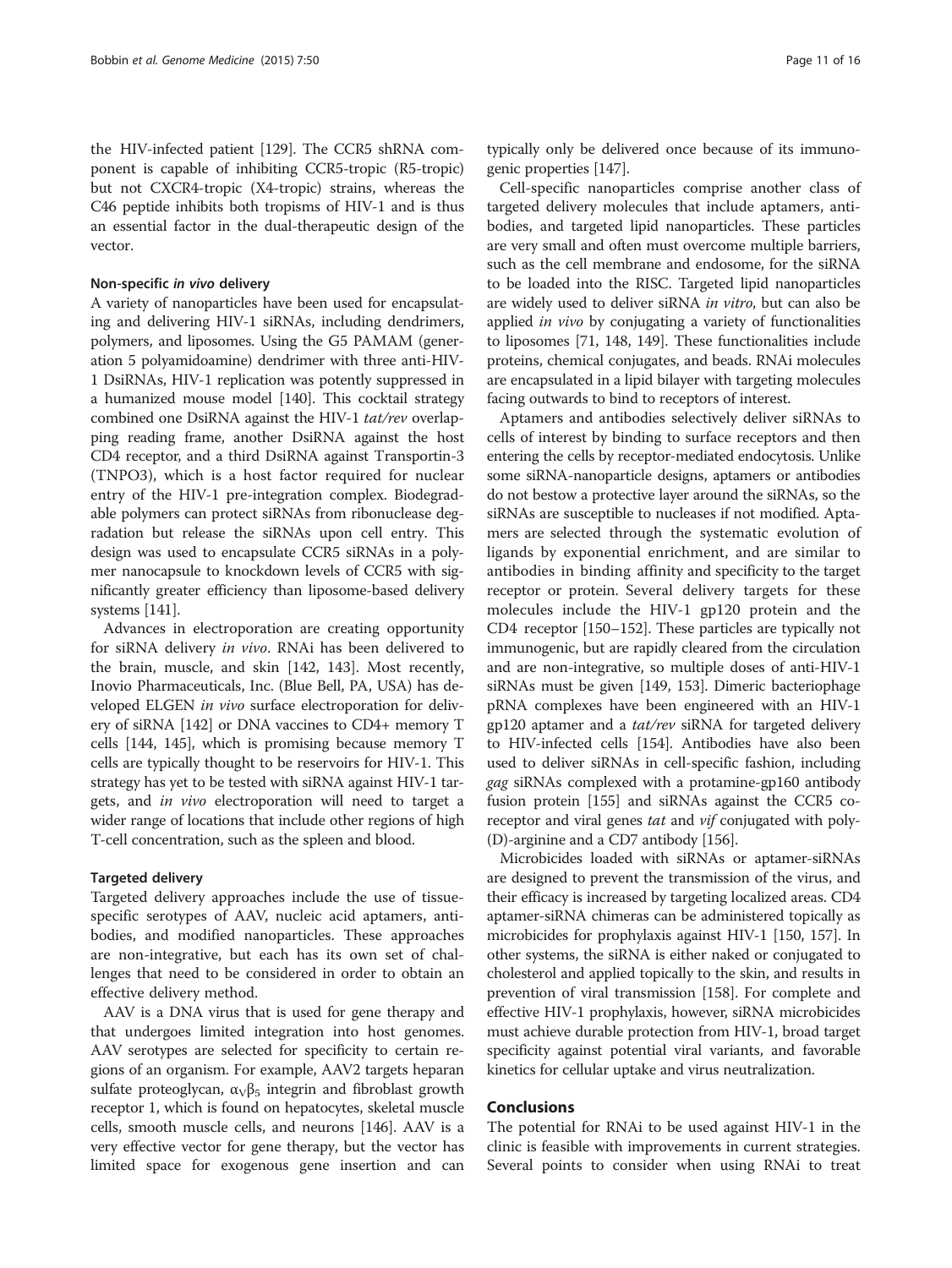<span id="page-11-0"></span>HIV-1 include delivery, immunogenicity, toxicity, and viral mutagenesis. In this review, we have discussed strategies that are used to overcome problems in each of these areas. Modified base incorporation and improved siRNA specificity have led the way in reducing the immunogenicity and improving efficacy. In addition, target identification has produced a wide array of viral and cellular targets that inhibit HIV-1 replication upon silencing. As a therapeutic, siRNAs have great promise due to their target specificity, potency, and ability to be chemically synthesized for manufacturing. They are widely adaptable, which is advantageous in the case of HIV-1 mutagenesis. By developing a platform for clinical use of RNAi against HIV, targets can be changed rapidly as the virus mutates.

The mode of delivery remains one of the highest hurdles in bringing RNAi to the clinic to treat HIV. To have an effective siRNA therapeutic, delivery must efficiently reach the intended cells and tissues. To date, the most efficient delivery methods are viral vectors, including the ex vivo transduction of cells with lentivirus and in vivo delivery with AAV. Unfortunately, these delivery types are only moderately specific, and AAV is prone to inducing an immunogenic response in vivo. More targeted delivery methods are applicable in an in vivo setting, where they offer specificity and reduced immunogenicity; nevertheless, these methods often lack the pharmacokinetics and scalability of non-specific delivery carriers. Therefore, continued progress to improve each of these shortcomings is required to fulfill the promise of RNAi therapeutics for HIV.

#### Abbreviations

AAV: adeno-associated virus; Ago2: Argonaute-2; AIDS: acquired immunodeficiency syndrome; cART: combinatorial antiretroviral therapy; DsiRNA: Dicer substrate RNA; gp120: glycoprotein 120; HIV-1: human immunodeficiency virus-1; HPC: human progenitor cells; IFN: interferon; LTR: long terminal repeat; miRNA: microRNA; PKR: protein kinase R; RISC: RNA-induced silencing complex; RNAi: RNA interference; shRNA: short hairpin RNA; siRNA: short interfering RNA; vsiRNA: viral suppressors of RNAi; VSR: viral suppressors of RNAi; vsRNA: viral small RNA; ZFN: zinc finger nucleases.

#### Competing interests

The authors declare that they have no competing interests.

#### Acknowledgements

This work was supported by the defeatHIV-1 Delaney Cell and Genome Engineering Initiative (NIH U19 AI096111) to JR and by NIH grant AI029329 to JB and JR.

#### Published online: 28 May 2015

#### References

- 1. Mitsuya H, Weinhold KJ, Furman PA, St Clair MH, Lehrman SN, Gallo RC, et al. 3′-Azido-3″-deoxythymidine (BW A509U). an antiviral agent that inhibits the infectivity and cytopathic effect of human T-lymphotropic virus type III/lymphadenopathy-associated virus in vitro. Proc Natl Acad Sci U S A. 1985;82:7096–100.
- 2. Burnett JC, Zaia JA, Rossi JJ. Creating genetic resistance to HIV. Curr Opin Immunol. 2012;24:625–32.
- 3. Deeks SG. HIV infection, inflammation, immunosenescence, and aging. Annu Rev Med. 2011;62:141–55.
- 4. Buzon MJ, Codoner FM, Frost SD, Pou C, Puertas MC, Massanella M, et al. Deep molecular characterization of HIV-1 dynamics under suppressive HAART. PLoS Pathog. 2011;7, e1002314.
- Wong JK, Hezareh M, Gunthard HF, Havlir DV, Ignacio CC, Spina CA, et al. Recovery of replication-competent HIV despite prolonged suppression of plasma viremia. Science. 1997;278:1291–5.
- 6. Finzi D, Hermankova M, Pierson T, Carruth LM, Buck C, Chaisson RE, et al. Identification of a reservoir for HIV-1 in patients on highly active antiretroviral therapy. Science. 1997;278:1295–300.
- 7. Yukl SA, Shergill AK, McQuaid K, Gianella S, Lampiris H, Hare CB, et al. Effect of raltegravir-containing intensification on HIV burden and T-cell activation in multiple gut sites of HIV-positive adults on suppressive antiretroviral therapy. AIDS. 2010;24:2451–60.
- 8. UNAIDS. Global Report: UNAIDS report on the global AIDS epidemic 2013. [http://www.unaids.org/en/media/unaids/contentassets/documents/](http://www.unaids.org/en/media/unaids/contentassets/documents/epidemiology/2013/gr2013/UNAIDS_Global_Report_2013_en.pdf) [epidemiology/2013/gr2013/UNAIDS\\_Global\\_Report\\_2013\\_en.pdf.](http://www.unaids.org/en/media/unaids/contentassets/documents/epidemiology/2013/gr2013/UNAIDS_Global_Report_2013_en.pdf) Accessed 15 Apr 2015.
- 9. Gorry PR, Ancuta P. Coreceptors and HIV-1 pathogenesis. Curr HIV/AIDS Rep. 2011;8:45–53.
- 10. Purcell DF, Martin MA. Alternative splicing of human immunodeficiency virus type 1 mRNA modulates viral protein expression, replication, and infectivity. J Virol. 1993;67:6365–78.
- 11. Hogue IB, Grover JR, Soheilian F, Nagashima K, Ono A. Gag induces the coalescence of clustered lipid rafts and tetraspanin-enriched microdomains at HIV-1 assembly sites on the plasma membrane. J Virol. 2011;85:9749–66.
- 12. Ono A, Freed EO. Plasma membrane rafts play a critical role in HIV-1 assembly and release. Proc Natl Acad Sci U S A. 2001;98:13925–30.
- 13. Stone D, Kiem HP, Jerome KR. Targeted gene disruption to cure HIV. Curr Opin HIV AIDS. 2013;8:217–23.
- 14. Maier DA, Brennan AL, Jiang S, Binder-Scholl GK, Lee G, Plesa G, et al. Efficient clinical scale gene modification via zinc finger nuclease-targeted disruption of the HIV co-receptor CCR5. Hum Gene Ther. 2013;24:245–58.
- 15. Yuan J, Wang J, Crain K, Fearns C, Kim KA, Hua KL, et al. Zinc-finger nuclease editing of human cxcr4 promotes HIV-1 CD4(+) T cell resistance and enrichment. Mol Ther. 2012;20:849–59.
- 16. Didigu CA, Wilen CB, Wang J, Duong J, Secreto AJ, Danet-Desnoyers GA, et al. Simultaneous zinc-finger nuclease editing of the HIV coreceptors ccr5 and cxcr4 protects CD4+ T cells from HIV-1 infection. Blood. 2014;123:61–9.
- 17. Wilen CB, Wang J, Tilton JC, Miller JC, Kim KA, Rebar EJ, et al. Engineering HIV-resistant human CD4+ T cells with CXCR4-specific zinc-finger nucleases. PLoS Pathog. 2011;7, e1002020.
- 18. Holt N, Wang J, Kim K, Friedman G, Wang X, Taupin V, et al. Human hematopoietic stem/progenitor cells modified by zinc-finger nucleases targeted to CCR5 control HIV-1 in vivo. Nat Biotechnol. 2010;28:839–47.
- 19. Li L, Krymskaya L, Wang J, Henley J, Rao A, Cao LF, et al. Genomic editing of the HIV-1 coreceptor CCR5 in adult hematopoietic stem and progenitor cells using zinc finger nucleases. Mol Ther. 2013;21:1259–69.
- 20. Tebas P, Stein D, Tang WW, Frank I, Wang SQ, Lee G, et al. Gene editing of CCR5 in autologous CD4 T cells of persons infected with HIV. N Engl J Med. 2014;370:901–10.
- 21. Perez EE, Wang J, Miller JC, Jouvenot Y, Kim KA, Liu O, et al. Establishment of HIV-1 resistance in CD4+ T cells by genome editing using zinc-finger nucleases. Nat Biotechnol. 2008;26:808–16.
- 22. Ye L, Wang J, Beyer AI, Teque F, Cradick TJ, Qi Z, et al. Seamless modification of wild-type induced pluripotent stem cells to the natural CCR5Delta32 mutation confers resistance to HIV infection. Proc Natl Acad Sci U S A. 2014;111:9591–6.
- 23. Certo MT, Gwiazda KS, Kuhar R, Sather B, Curinga G, Mandt T, et al. Coupling endonucleases with DNA end-processing enzymes to drive gene disruption. Nat Methods. 2012;9:973–5.
- 24. Schleifman EB, Bindra R, Leif J, del Campo J, Rogers FA, Uchil P, et al. Targeted disruption of the CCR5 gene in human hematopoietic stem cells stimulated by peptide nucleic acids. Chem Biol. 2011;18:1189–98.
- 25. Cradick TJ, Fine EJ, Antico CJ, Bao G. CRISPR/Cas9 systems targeting beta-globin and CCR5 genes have substantial off-target activity. Nucleic Acids Res. 2013;41:9584–92.
- 26. Cho SW, Kim S, Kim JM, Kim JS. Targeted genome engineering in human cells with the Cas9 RNA-guided endonuclease. Nat Biotechnol. 2013;31:230–2.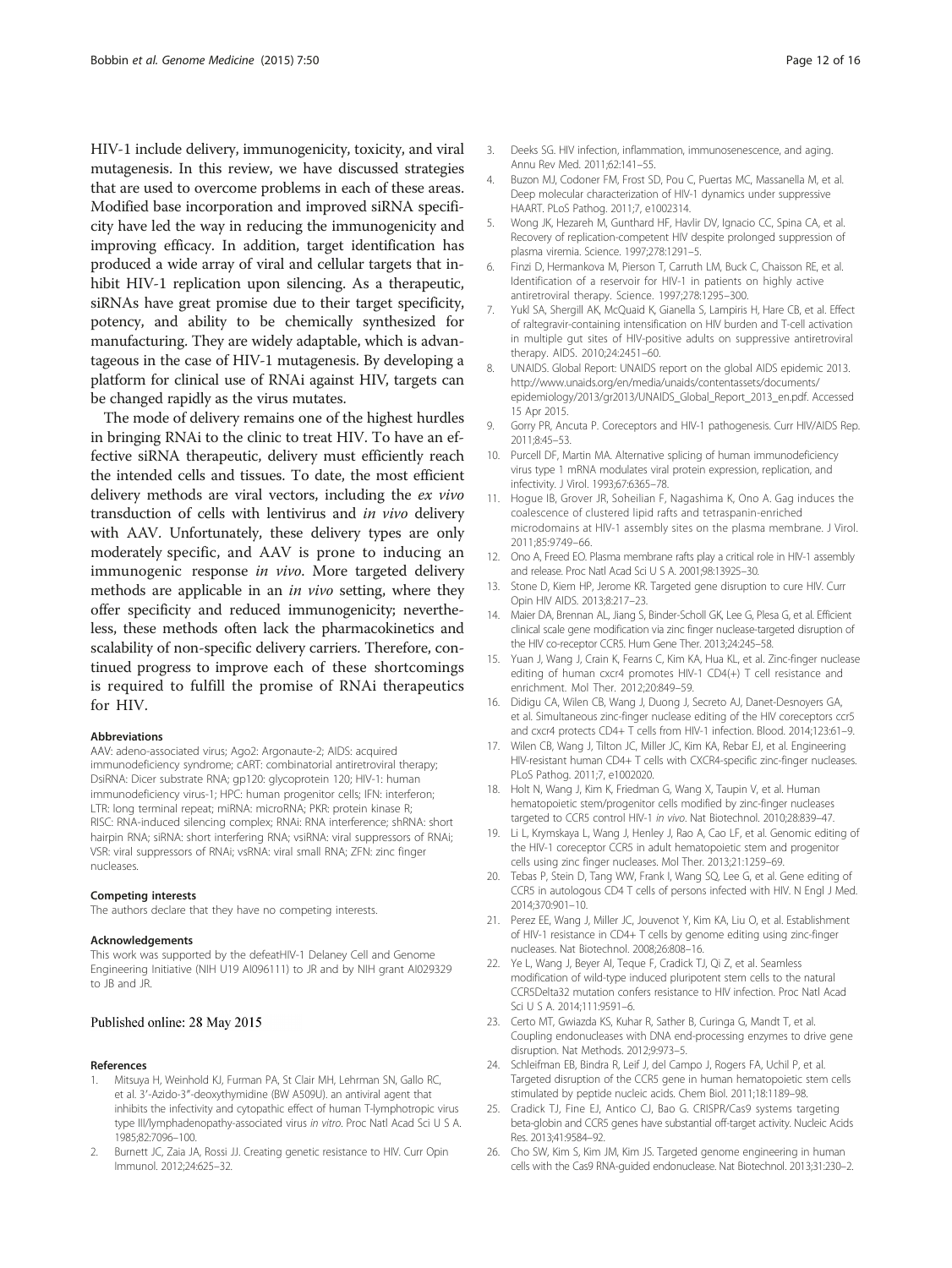- <span id="page-12-0"></span>27. Hu W, Kaminski R, Yang F, Zhang Y, Cosentino L, Li F, et al. RNA-directed gene editing specifically eradicates latent and prevents new HIV-1 infection. Proc Natl Acad Sci U S A. 2014;111:11461–6.
- 28. Ebina H, Misawa N, Kanemura Y, Koyanagi Y. Harnessing the CRISPR/Cas9 system to disrupt latent HIV-1 provirus. Sci Rep. 2013;3:2510.
- 29. Aubert M, Ryu BY, Banks L, Rawlings DJ, Scharenberg AM, Jerome KR. Successful targeting and disruption of an integrated reporter lentivirus using the engineered homing endonuclease Y2 I-AniI. PLoS One. 2011;6, e16825.
- 30. Mariyanna L, Priyadarshini P, Hofmann-Sieber H, Krepstakies M, Walz N, Grundhoff A, et al. Excision of HIV-1 proviral DNA by recombinant cell permeable tre-recombinase. PLoS One. 2012;7, e31576.
- 31. Sarkar I, Hauber I, Hauber J, Buchholz F. HIV-1 proviral DNA excision using an evolved recombinase. Science. 2007;316:1912–5.
- 32. Buchholz F, Hauber J. In vitro evolution and analysis of HIV-1 LTR-specific recombinases. Methods. 2011;53:102–9.
- 33. Nagawa T, Habu Y, Matsumoto N, Miyano-Kurosaki N, Takaku H. Long-term transgene expression and inhibition of HIV-1 replication by a Cre/loxP-EBNA-1/ oriP HIV-1-dependent ribozyme vector: applications for HIV-1 gene therapy. J RNAi Gene Silencing. 2006;2:146–53.
- 34. Symensma TL, Giver L, Zapp M, Takle GB, Ellington AD. RNA aptamers selected to bind human immunodeficiency virus type 1 Rev in vitro are Rev responsive in vivo. J Virol. 1996;70:179–87.
- 35. Konopka K, Lee NS, Rossi J, Duzgunes N. Rev-binding aptamer and CMV promoter act as decoys to inhibit HIV replication. Gene. 2000;255:235–44.
- 36. Michienzi A, Li S, Zaia JA, Rossi JJ. A nucleolar TAR decoy inhibitor of HIV-1 replication. Proc Natl Acad Sci U S A. 2002;99:14047–52.
- 37. Unwalla HJ, Rossi JJ. A dual function TAR decoy serves as an anti-HIV siRNA delivery vehicle. Virol J. 2010;7:33.
- 38. DiGiusto DL, Krishnan A, Li L, Li H, Li S, Rao A, et al. RNA-based gene therapy for HIV with lentiviral vector-modified CD34(+) cells in patients undergoing transplantation for AIDS-related lymphoma. Sci Transl Med. 2010;2:36ra43.
- 39. DiGiusto DL, Stan R, Krishnan A, Li H, Rossi JJ, Zaia JA. Development of hematopoietic stem cell based gene therapy for HIV-1 infection: considerations for proof of concept studies and translation to standard medical practice. Viruses. 2013;5:2898–919.
- 40. Mitsuyasu RT, Zack JA, Macpherson JL, Symonds GP. Phase I/II clinical trials using gene-modified adult hematopoietic stem cells for HIV: lessons learnt. Stem Cells Int. 2011;2011:393698.
- 41. Mitsuyasu RT, Merigan TC, Carr A, Zack JA, Winters MA, Workman C, et al. Phase 2 gene therapy trial of an anti-HIV ribozyme in autologous CD34+ cells. Nat Med. 2009;15:285–92.
- 42. Wong-Staal F, Poeschla EM, Looney DJ. A controlled, phase 1 clinical trial to evaluate the safety and effects in HIV-1 infected humans of autologous lymphocytes transduced with a ribozyme that cleaves HIV-1 RNA. Hum Gene Ther. 1998;9:2407–25.
- 43. Macpherson JL, Boyd MP, Arndt AJ, Todd AV, Fanning GC, Ely JA, et al. Long-term survival and concomitant gene expression of ribozymetransduced CD4+ T-lymphocytes in HIV-infected patients. J Gene Med. 2005;7:552–64.
- 44. Fire A, Xu S, Montgomery MK, Kostas SA, Driver SE, Mello CC. Potent and specific genetic interference by double-stranded RNA in Caenorhabditis elegans. Nature. 1998;391:806–11.
- 45. Gagnon KT, Li L, Chu Y, Janowski BA, Corey DR. RNAi factors are present and active in human cell nuclei. Cell Rep. 2014;6:211–21.
- 46. Zhang X, Li H, Burnett JC, Rossi JJ. The role of antisense long noncoding RNA in small RNA-triggered gene activation. RNA. 2014;20:1916–28.
- 47. Weinberg MS, Villeneuve LM, Ehsani A, Amarzguioui M, Aagaard L, Chen ZX, et al. The antisense strand of small interfering RNAs directs histone methylation and transcriptional gene silencing in human cells. RNA. 2006;12:256–62.
- 48. Siomi H, Siomi MC. Posttranscriptional regulation of microRNA biogenesis in animals. Mol Cell. 2010;38:323–32.
- 49. Umbach JL, Cullen BR. The role of RNAi and microRNAs in animal virus replication and antiviral immunity. Genes Dev. 2009;23:1151–64.
- 50. Parameswaran P, Sklan E, Wilkins C, Burgon T, Samuel MA, Lu R, et al. Six RNA viruses and forty-one hosts: viral small RNAs and modulation of small RNA repertoires in vertebrate and invertebrate systems. PLoS Pathog. 2010;6, e1000764.
- 51. Bivalkar-Mehla S, Vakharia J, Mehla R, Abreha M, Kanwar JR, Tikoo A, et al. Viral RNA silencing suppressors (RSS): novel strategy of viruses to ablate the host RNA interference (RNAi) defense system. Virus Res. 2011;155:1–9.
- 52. Backes S, Shapiro JS, Sabin LR, Pham AM, Reyes I, Moss B, et al. Degradation of host microRNAs by poxvirus poly(A) polymerase reveals terminal RNA methylation as a protective antiviral mechanism. Cell Host Microbe. 2012;12:200–10.
- 53. Maillard PV, Ciaudo C, Marchais A, Li Y, Jay F, Ding SW, et al. Antiviral RNA interference in mammalian cells. Science. 2013;342:235–8.
- 54. Li Y, Lu J, Han Y, Fan X, Ding SW. RNA interference functions as an antiviral immunity mechanism in mammals. Science. 2013;342:231–4.
- 55. Backes S, Langlois RA, Schmid S, Varble A, Shim JV, Sachs D, et al. The mammalian response to virus infection is independent of small RNA silencing. Cell Rep. 2014;8:114–25.
- 56. Bogerd HP, Skalsky RL, Kennedy EM, Furuse Y, Whisnant AW, Flores O, et al. Replication of many human viruses is refractory to inhibition by endogenous cellular microRNAs. J Virol. 2014;88:8065–76.
- 57. Rettig GR, Behlke MA. Progress toward in vivo use of siRNAs-II. Mol Ther. 2012;20:483–512.
- 58. Liu YP, Schopman NC, Berkhout B. Dicer-independent processing of short hairpin RNAs. Nucleic Acids Res. 2013;41:3723–33.
- 59. Khvorova A, Reynolds A, Jayasena SD. Functional siRNAs and miRNAs exhibit strand bias. Cell. 2003;115:209–16.
- 60. Schwarz DS, Hutvagner G, Du T, Xu Z, Aronin N, Zamore PD. Asymmetry in the assembly of the RNAi enzyme complex. Cell. 2003;115:199–208.
- 61. Snead NM, Escamilla-Powers JR, Rossi JJ, McCaffrey AP. 5′ Unlocked nucleic acid modification improves siRNA targeting. Mol Ther Nucleic Acids. 2013;2, e103.
- 62. Kubo T, Zhelev Z, Ohba H, Bakalova R. Chemically modified symmetric and asymmetric duplex RNAs: an enhanced stability to nuclease degradation and gene silencing effect. Biochem Biophys Res Commun. 2008;365:54–61.
- 63. Sano M, Sierant M, Miyagishi M, Nakanishi M, Takagi Y, Sutou S. Effect of asymmetric terminal structures of short RNA duplexes on the RNA interference activity and strand selection. Nucleic Acids Res. 2008;36:5812–21.
- 64. Rose SD, Kim DH, Amarzguioui M, Heidel JD, Collingwood MA, Davis ME, et al. Functional polarity is introduced by Dicer processing of short substrate RNAs. Nucleic Acids Res. 2005;33:4140–56.
- 65. Kim DH, Behlke MA, Rose SD, Chang MS, Choi S, Rossi JJ. Synthetic dsRNA Dicer substrates enhance RNAi potency and efficacy. Nat Biotechnol. 2005;23:222–6.
- 66. Siolas D, Lerner C, Burchard J, Ge W, Linsley PS, Paddison PJ, et al. Synthetic shRNAs as potent RNAi triggers. Nat Biotechnol. 2005;23:227–31.
- 67. Snead NM, Wu X, Li A, Cui Q, Sakurai K, Burnett JC, et al. Molecular basis for improved gene silencing by Dicer substrate interfering RNA compared to other siRNA variants. Nucleic Acids Res. 2013. doi:10.1093/nar/gkt200.
- 68. Zhou J, Song MS, Jacobi AM, Behlke MA, Wu X, Rossi JJ. Deep sequencing analyses of DsiRNAs reveal the influence of 3′ terminal overhangs on Dicing polarity, strand selectivity, and RNA editing of siRNAs. Mol Ther Nucleic Acids. 2012;1, e17.
- 69. Kanasty RL, Whitehead KA, Vegas AJ, Anderson DG. Action and reaction: the biological response to siRNA and its delivery vehicles. Mol Ther. 2012;20:513–24.
- 70. Sioud M. Targeted delivery of antisense oligonucleotides and siRNAs into mammalian cells. Methods Mol Biol. 2009;487:61–82.
- 71. Karlsen TA, Brinchmann JE. Liposome delivery of microRNA-145 to mesenchymal stem cells leads to immunological off-target effects mediated by RIG-I. Mol Ther. 2013;21:1169–81.
- 72. Sui H, Zhou M, Chen Q, Lane HC, Imamichi T. siRNA enhances DNA-mediated interferon lambda-1 response through crosstalk between RIG-I and IFI16 signalling pathway. Nucleic Acids Res. 2014;42:583–98.
- 73. Nejepinska J, Flemr M, Svoboda P. Control of the interferon response in RNAi experiments. Methods Mol Biol. 2012;820:133–61.
- 74. Zamora MR, Budev M, Rolfe M, Gottlieb J, Humar A, Devincenzo J, et al. RNA interference therapy in lung transplant patients infected with respiratory syncytial virus. Am J Respir Crit Care Med. 2011;183:531–8.
- 75. Eekels JJ, Geerts D, Jeeninga RE, Berkhout B. Long-term inhibition of HIV-1 replication with RNA interference against cellular co-factors. Antiviral Res. 2011;89:43–53.
- 76. Singh A, Palanichamy JK, Ramalingam P, Kassab MA, Bhagat M, Andrabi R, et al. Long-term suppression of HIV-1C virus production in human peripheral blood mononuclear cells by LTR heterochromatization with a short double-stranded RNA. J Antimicrob Chemother. 2014;69:404–15.
- 77. Pan JS, Wang XZ, Ren JL. Long-term RNA interference and its application to hepatitis B virus. J Dig Dis. 2009;10:165–71.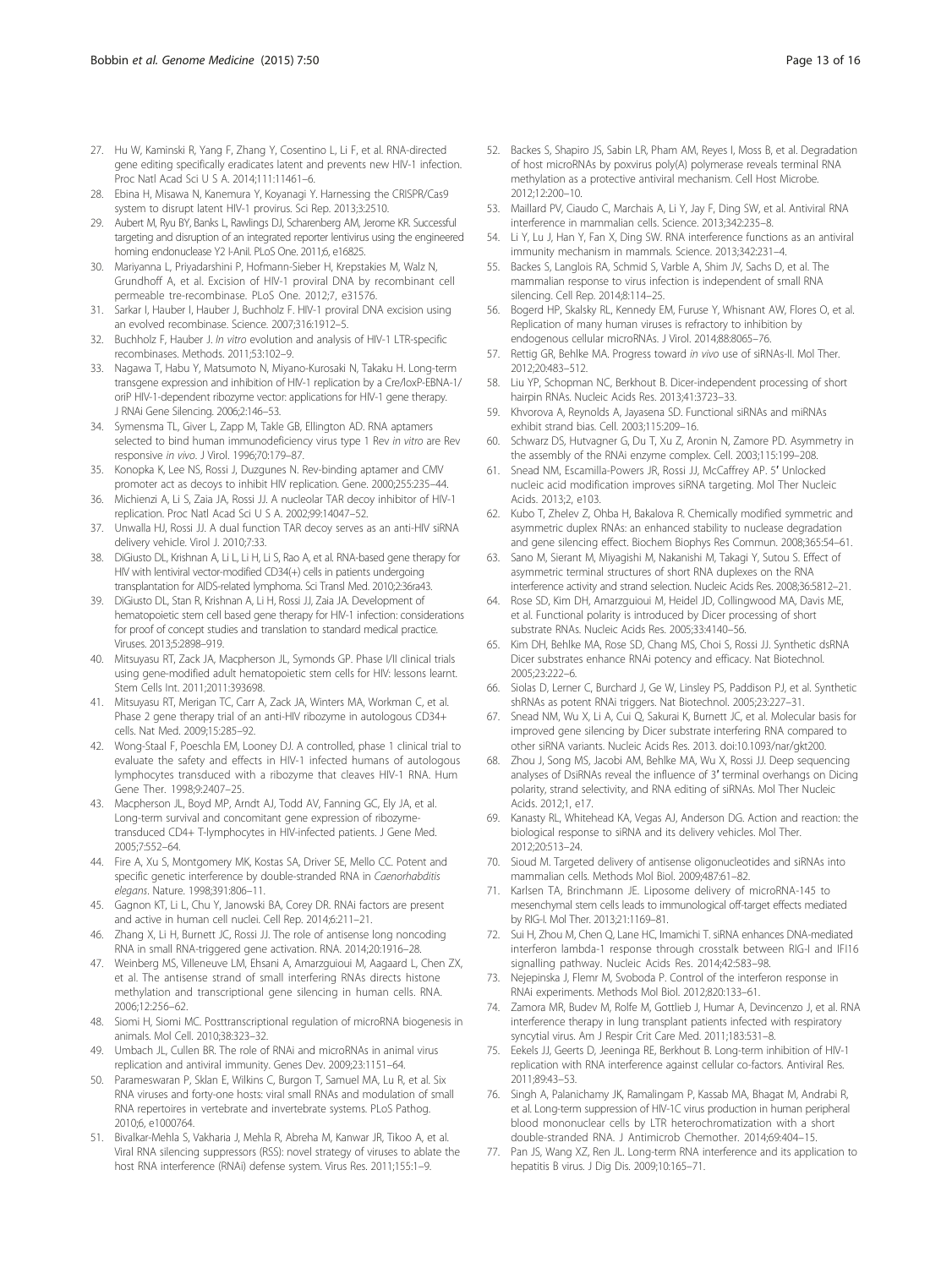- <span id="page-13-0"></span>78. Boutimah F, Eekels JJ, Liu YP, Berkhout B. Antiviral strategies combining antiretroviral drugs with RNAi-mediated attack on HIV-1 and cellular co-factors. Antiviral Res. 2013;98:121–9.
- 79. Rossi JJ, June CH, Kohn DB. Genetic therapies against HIV. Nat Biotechnol. 2007;25:1444–54.
- 80. Vlachakis D, Tsiliki G, Pavlopoulou A, Roubelakis MG, Tsaniras SC, Kossida S. Antiviral stratagems against HIV-1 using RNA interference (RNAi) technology. Evol Bioinform Online. 2013;9:203–13.
- 81. Singh SK, Gaur RK. Progress towards therapeutic application of RNA interference for HIV infection. BioDrugs. 2009;23:269–76.
- 82. Soejitno A, Wihandani DM, Kuswardhani T. The therapeutic potential of RNA interference in controlling HIV-1 replication. Acta Med Indones. 2009;41:215–21.
- 83. Liu YP, von Eije KJ, Schopman NC, Westerink JT, ter Brake O, Haasnoot J, et al. Combinatorial RNAi against HIV-1 using extended short hairpin RNAs. Mol Ther. 2009;17:1712–3.
- 84. Suzuki K, Juelich T, Lim H, Ishida T, Watanebe T, Cooper DA, et al. Closed chromatin architecture is induced by an RNA duplex targeting the HIV-1 promoter region. J Biol Chem. 2008;283:23353–63.
- 85. Suzuki K, Hattori S, Marks K, Ahlenstiel C, Maeda Y, Ishida T, et al. Promoter targeting shRNA suppresses HIV-1 infection in vivo through transcriptional gene silencing. Mol Ther Nucleic Acids. 2013;2, e137.
- 86. Caffrey DR, Zhao J, Song Z, Schaffer ME, Haney SA, Subramanian RR, et al. siRNA off-target effects can be reduced at concentrations that match their individual potency. PLoS One. 2011;6:e21503.
- 87. Green VA, Arbuthnot P, Weinberg MS. Impact of sustained RNAi-mediated suppression of cellular cofactor Tat-SF1 on HIV-1 replication in CD4+ T cells. Virol J. 2012;9:272.
- 88. Li M, Li H, Rossi JJ. RNAi in combination with a ribozyme and TAR decoy for treatment of HIV infection in hematopoietic cell gene therapy. Ann N Y Acad Sci. 2006;1082:172–9.
- 89. Eekels JJ, Berkhout B. Toward a durable treatment of HIV-1 infection using RNA interference. Prog Mol Biol Transl Sci. 2011;102:141–63.
- 90. HIV Databases. Los Alamos National Laboratory. [http://www.hiv.lanl.gov.](http://www.hiv.lanl.gov) Accessed 15 Apr 2015.
- 91. Lau TS, Li Y, Kameoka M, Ng TB, Wan DC. Suppression of HIV replication using RNA interference against HIV-1 integrase. FEBS Lett. 2007;581:3253–9.
- 92. Westerhout EM, Ooms M, Vink M, Das AT, Berkhout B. HIV-1 can escape from RNA interference by evolving an alternative structure in its RNA genome. Nucleic Acids Res. 2005;33:796–804.
- 93. Puerta-Fernandez E, Barroso-del Jesus A, Romero-Lopez C, Tapia N, Martinez MA, Berzal-Herranz A. Inhibition of HIV-1 replication by RNA targeted against the LTR region. AIDS. 2005;19:863–70.
- 94. Cave E, Weinberg MS, Cilliers T, Carmona S, Morris L, Arbuthnot P. Silencing of HIV-1 subtype C primary isolates by expressed small hairpin RNAs targeted to gag. AIDS Res Hum Retroviruses. 2006;22:401–10.
- 95. Morris KV, Chung CH, Witke W, Looney DJ. Inhibition of HIV-1 replication by siRNA targeting conserved regions of gag/pol. RNA Biol. 2005;2:17–20.
- 96. Lee SK, Dykxhoorn DM, Kumar P, Ranjbar S, Song E, Maliszewski LE, et al. Lentiviral delivery of short hairpin RNAs protects CD4 T cells from multiple clades and primary isolates of HIV. Blood. 2005;106:818–26.
- 97. McIntyre GJ, Groneman JL, Yu YH, Tran A, Applegate TL. Multiple shRNA combinations for near-complete coverage of all HIV-1 strains. AIDS Res Ther. 2011;8:1.
- 98. Suzuki K, Ishida T, Yamagishi M, Ahlenstiel C, Swaminathan S, Marks K, et al. Transcriptional gene silencing of HIV-1 through promoter targeted RNA is highly specific. RNA Biol. 2011;8:1035–46.
- 99. Knowling S, Stapleton K, Turner AM, Uhlmann E, Lehmann T, Vollmer J, et al. Chemically modified oligonucleotides modulate an epigenetically varied and transient form of transcription silencing of HIV-1 in human cells. Mol Ther Nucleic Acids. 2012;1, e16.
- 100. Bebenek K, Abbotts J, Wilson SH, Kunkel TA. Error-prone polymerization by HIV-1 reverse transcriptase. Contribution of template-primer misalignment, miscoding, and termination probability to mutational hot spots. J Biol Chem. 1993;268:10324–34.
- 101. Takeuchi Y, Nagumo T, Hoshino H. Low fidelity of cell-free DNA synthesis by reverse transcriptase of human immunodeficiency virus. J Virol. 1988;62:3900–2.
- 102. Berkhout B, Sanders RW. Molecular strategies to design an escape-proof antiviral therapy. Antiviral Res. 2011;92:7–14.
- 103. Schopman NC, Braun A, Berkhout B. Directed HIV-1 evolution of protease inhibitor resistance by second-generation short hairpin RNAs. Antimicrob Agents Chemother. 2012;56:479–86.
- 104. Boden D, Pusch O, Lee F, Tucker L, Ramratnam B. Human immunodeficiency virus type 1 escape from RNA interference. J Virol. 2003;77:11531–5.
- 105. Das AT, Brummelkamp TR, Westerhout EM, Vink M, Madiredjo M, Bernards R, et al. Human immunodeficiency virus type 1 escapes from RNA interference-mediated inhibition. J Virol. 2004;78:2601–5.
- 106. Leonard JN, Shah PS, Burnett JC, Schaffer DV. HIV evades RNA interference directed at TAR by an indirect compensatory mechanism. Cell Host Microbe. 2008;4:484–94.
- 107. Shah PS, Pham NP, Schaffer DV. HIV develops indirect cross-resistance to combinatorial RNAi targeting two distinct and spatially distant sites. Mol Ther. 2012;20:840–8.
- 108. Zhang T, Cheng T, Wei L, Cai Y, Yeo AE, Han J, et al. Efficient inhibition of HIV-1 replication by an artificial polycistronic miRNA construct. Virol J. 2012;9:118.
- 109. Schopman NC, ter Brake O, Berkhout B. Anticipating and blocking HIV-1 escape by second generation antiviral shRNAs. Retrovirology. 2010;7:52.
- 110. von Eije KJ, ter Brake O, Berkhout B. Human immunodeficiency virus type 1 escape is restricted when conserved genome sequences are targeted by RNA interference. J Virol. 2008;82:2895–903.
- 111. Centlivre M, Legrand N, Klamer S, Liu YP, Jasmijn von Eije K, Bohne M, et al. Preclinical in vivo evaluation of the safety of a multi-shRNA-based gene therapy against HIV-1. Mol Ther Nucleic Acids. 2013;2:e120.
- 112. Prussia A, Thepchatri P, Snyder JP, Plemper RK. Systematic approaches towards the development of host-directed antiviral therapeutics. Int J Mol Sci. 2011;12:4027–52.
- 113. Hutter G, Nowak D, Mossner M, Ganepola S, Mussig A, Allers K, et al. Long-term control of HIV by CCR5 Delta32/Delta32 stem-cell transplantation. N Engl J Med. 2009;360:692–8.
- 114. Hutter G, Ganepola S. Eradication of HIV by transplantation of CCR5-deficient hematopoietic stem cells. Scientific World Journal. 2011;11:1068–76.
- 115. Allers K, Hutter G, Hofmann J, Loddenkemper C, Rieger K, Thiel E, et al. Evidence for the cure of HIV infection by CCR5Delta32/Delta32 stem cell transplantation. Blood. 2011;117:2791–9.
- 116. Kordelas L, Verheyen J, Beelen DW, Horn PA, Heinold A, Kaiser R, et al. Shift of HIV tropism in stem-cell transplantation with CCR5 Delta32 mutation. N Engl J Med. 2014;371:880–2.
- 117. Shimizu S, Kamata M, Kittipongdaja P, Chen KN, Kim S, Pang S, et al. Characterization of a potent non-cytotoxic shRNA directed to the HIV-1 co-receptor CCR5. Genet Vaccines Ther. 2009;7:8.
- 118. Tamhane M, Akkina R. Stable gene transfer of CCR5 and CXCR4 siRNAs by sleeping beauty transposon system to confer HIV-1 resistance. AIDS Res Ther. 2008;5:16.
- 119. Vazquez-Salat N, Yuhki N, Beck T, O'Brien SJ, Murphy WJ. Gene conversion between mammalian CCR2 and CCR5 chemokine receptor genes: a potential mechanism for receptor dimerization. Genomics. 2007;90:213–24.
- 120. Anderson J, Banerjea A, Akkina R. Bispecific short hairpin siRNA constructs targeted to CD4, CXCR4, and CCR5 confer HIV-1 resistance. Oligonucleotides. 2003;13:303–12.
- 121. Eekels JJ, Sagnier S, Geerts D, Jeeninga RE, Biard-Piechaczyk M, Berkhout B. Inhibition of HIV-1 replication with stable RNAi-mediated knockdown of autophagy factors. Virol J. 2012;9:69.
- 122. Li MJ, Kim J, Li S, Zaia J, Yee JK, Anderson J, et al. Long-term inhibition of HIV-1 infection in primary hematopoietic cells by lentiviral vector delivery of a triple combination of anti-HIV shRNA, anti-CCR5 ribozyme, and a nucleolar-localizing TAR decoy. Mol Ther. 2005;12:900–9.
- 123. Ishaq M, Hu J, Wu X, Fu Q, Yang Y, Liu Q, et al. Knockdown of cellular RNA helicase DDX3 by short hairpin RNAs suppresses HIV-1 viral replication without inducing apoptosis. Mol Biotechnol. 2008;39:231–8.
- 124. Subramanya S, Armant M, Salkowitz JR, Nyakeriga AM, Haridas V, Hasan M, et al. Enhanced induction of HIV-specific cytotoxic T lymphocytes by dendritic cell-targeted delivery of SOCS-1 siRNA. Mol Ther. 2010;18:2028–37.
- 125. Christensen HS, Daher A, Soye KJ, Frankel LB, Alexander MR, Laine S, et al. Small interfering RNAs against the TAR RNA binding protein, TRBP, a Dicer cofactor, inhibit human immunodeficiency virus type 1 long terminal repeat expression and viral production. J Virol. 2007;81:5121–31.
- 126. Sanghvi VR, Steel LF. The cellular TAR RNA binding protein, TRBP, promotes HIV-1 replication primarily by inhibiting the activation of double-stranded RNA-dependent kinase PKR. J Virol. 2011;85:12614–21.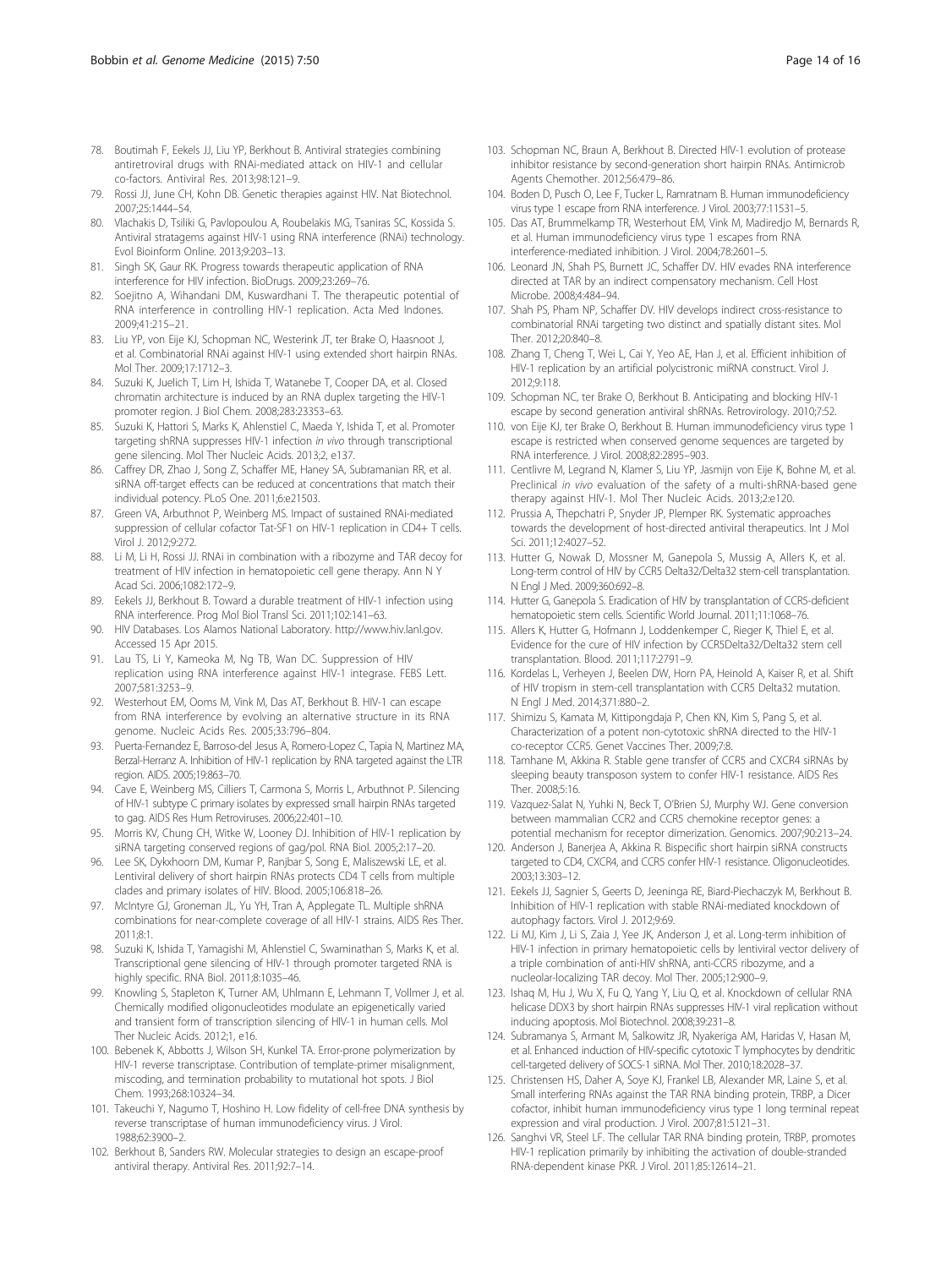- <span id="page-14-0"></span>127. Chendrimada TP, Gregory RI, Kumaraswamy E, Norman J, Cooch N, Nishikura K, et al. TRBP recruits the Dicer complex to Ago2 for microRNA processing and gene silencing. Nature. 2005;436:740–4.
- 128. McIntyre GJ, Yu YH, Lomas M, Fanning GC. The effects of stem length and core placement on shRNA activity. BMC Mol Biol. 2011;12:34.
- 129. Burke BP, Boyd MP, Impey H, Breton LR, Bartlett JS, Symonds GP, et al. CCR5 as a natural and modulated target for inhibition of HIV. Viruses. 2014;6:54–68.
- 130. Kay MA. State-of-the-art gene-based therapies: the road ahead. Nat Rev Genet. 2011;12:316–28.
- 131. Burnett JC, Rossi JJ, Tiemann K. Current progress of siRNA/shRNA therapeutics in clinical trials. Biotechnol J. 2011;6:1130–46.
- 132. Grimm D, Wang L, Lee JS, Schurmann N, Gu S, Borner K, et al. Argonaute proteins are key determinants of RNAi efficacy, toxicity, and persistence in the adult mouse liver. JClin Invest. 2010;120:3106–19.
- 133. Persons DA. Lentiviral vector gene therapy: effective and safe? Mol Ther. 2010;18:861–2.
- 134. Morris KV, Rossi JJ. Lentivirus-mediated RNA interference therapy for human immunodeficiency virus type 1 infection. Hum Gene Ther. 2006;17:479–86.
- 135. Liu YP, Vink MA, Westerink JT, Ramirez de Arellano E, Konstantinova P, Ter Brake O, et al. Titers of lentiviral vectors encoding shRNAs and miRNAs are reduced by different mechanisms that require distinct repair strategies. RNA. 2010;16:1328–39.
- 136. Chung J, Zhang J, Li H, Ouellet DL, DiGiusto DL, Rossi JJ. Endogenous MCM7 microRNA cluster as a novel platform to multiplex small interfering and nucleolar RNAs for combinational HIV-1 gene therapy. Hum Gene Ther. 2012;23:1200–8.
- 137. Subramanya S, Kim SS, Manjunath N, Shankar P. RNA interference-based therapeutics for human immunodeficiency virus HIV-1 treatment: synthetic siRNA or vector-based shRNA? Expert Opin Biol Ther. 2010;10:201–13.
- 138. Chung J, DiGiusto DL, Rossi JJ. Combinatorial RNA-based gene therapy for the treatment of HIV/AIDS. Expert Opin Biol Ther. 2013;13:437–45.
- 139. Wolstein O, Boyd M, Millington M, Impey H, Boyer J, Howe A, et al. Preclinical safety and efficacy of an anti–HIV-1 lentiviral vector containing a short hairpin RNA to CCR5 and the C46 fusion inhibitor. Mol Ther. 2014;1. doi:10.1038/mtm.2013.11.
- 140. Zhou J, Neff CP, Liu X, Zhang J, Li H, Smith DD, et al. Systemic administration of combinatorial dsiRNAs via nanoparticles efficiently suppresses HIV-1 infection in humanized mice. Mol Ther. 2011;19:2228–38.
- 141. Yan M, Liang M, Wen J, Liu Y, Lu Y, Chen IS. Single siRNA nanocapsules for enhanced RNAi delivery. J Am Chem Soc. 2012;134:13542–5.
- 142. Broderick KE, Chan A, Lin F, Shen X, Kichaev G, Khan AS, et al. Optimized in vivo transfer of small interfering RNA targeting dermal tissue using in vivo surface electroporation. Mol Ther Nucleic Acids. 2012;1, e11.
- 143. Akhtar S, Benter IF. Nonviral delivery of synthetic siRNAs in vivo. J Clin Invest. 2007;117:3623–32.
- 144. Patel V, Jalah R, Kulkarni V, Valentin A, Rosati M, Alicea C, et al. DNA and virus particle vaccination protects against acquisition and confers control of viremia upon heterologous simian immunodeficiency virus challenge. Proc Natl Acad Sci U S A. 2013;110:2975–80.
- 145. Kulkarni V, Rosati M, Valentin A, Ganneru B, Singh AK, Yan J, et al. HIV-1 p24(gag) derived conserved element DNA vaccine increases the breadth of immune response in mice. PLoS One. 2013;8, e60245.
- 146. Kashiwakura Y, Tamayose K, Iwabuchi K, Hirai Y, Shimada T, Matsumoto K, et al. Hepatocyte growth factor receptor is a coreceptor for adeno-associated virus type 2 infection. J Virol. 2005;79:609–14.
- 147. Kotterman MA, Schaffer DV. Engineering adeno-associated viruses for clinical gene therapy. Nat Rev Genet. 2014;15:445–51.
- 148. Kim SS, Peer D, Kumar P, Subramanya S, Wu H, Asthana D, et al. RNAi-mediated CCR5 silencing by LFA-1-targeted nanoparticles prevents HIV infection in BLT mice. Mol Ther. 2010;18:370–6.
- 149. Krebs MD, Alsberg E. Localized, targeted, and sustained siRNA delivery. Chemistry. 2011;17:3054–62.
- 150. Wheeler LA, Vrbanac V, Trifonova R, Brehm MA, Gilboa-Geffen A, Tanno S, et al. Durable knockdown and protection from HIV transmission in humanized mice treated with gel-formulated CD4 aptamer-siRNA chimeras. Mol Ther. 2013;21:1378–89.
- 151. Zhou J, Neff CP, Swiderski P, Li H, Smith DD, Aboellail T, et al. Functional in vivo delivery of multiplexed anti-HIV-1 siRNAs via a chemically synthesized aptamer with a sticky bridge. Mol Ther. 2013;21:192–200.
- 152. Neff CP, Zhou J, Remling L, Kuruvilla J, Zhang J, Li H, et al. An aptamer-siRNA chimera suppresses HIV-1 viral loads and protects from helper CD4(+) T cell decline in humanized mice. Sci Transl Med. 2011;3:66ra66.
- 153. Pan Y, Zhang Y, Jia T, Zhang K, Li J, Wang L. Development of a microRNA delivery system based on bacteriophage MS2 virus-like particles. FEBS J. 2012;279:1198–208.
- 154. Zhou J, Shu Y, Guo P, Smith DD, Rossi JJ. Dual functional RNA nanoparticles containing phi29 motor pRNA and anti-gp120 aptamer for cell-type specific delivery and HIV-1 inhibition. Methods. 2011;54:284–94.
- 155. Song E, Zhu P, Lee SK, Chowdhury D, Kussman S, Dykxhoorn DM, et al. Antibody mediated in vivo delivery of small interfering RNAs via cell-surface receptors. Nat Biotechnol. 2005;23:709–17.
- 156. Kumar P, Ban HS, Kim SS, Wu H, Pearson T, Greiner DL, et al. T cell-specific siRNA delivery suppresses HIV-1 infection in humanized mice. Cell. 2008;134:577–86.
- 157. Yang S, Chen Y, Ahmadie R, Ho EA. Advancements in the field of intravaginal siRNA delivery. J Control Release. 2013;167:29–39.
- 158. Katakowski JA, Palliser D. siRNA-based topical microbicides targeting sexually transmitted infections. Curr Opin Mol Ther. 2010;12:192–202.
- 159. Arts EJ, Hazuda DJ. HIV-1 antiretroviral drug therapy. Cold Spring Harb Perspect Med. 2012;2:a007161.
- 160. Vaccari M, Poonam P, Franchini G. Phase III HIV vaccine trial in Thailand: a step toward a protective vaccine for HIV. Expert Rev Vaccines. 2010;9:997–1005.
- 161. de Souza MS, Ratto-Kim S, Chuenarom W, Schuetz A, Chantakulkij S, Nuntapinit B, et al. The Thai phase III trial (RV144) vaccine regimen induces T cell responses that preferentially target epitopes within the V2 region of HIV-1 envelope. J Immunol. 2012;188:5166–76.
- 162. Rerks-Ngarm S, Pitisuttithum P, Nitayaphan S, Kaewkungwal J, Chiu J, Paris R, et al. Vaccination with ALVAC and AIDSVAX to prevent HIV-1 infection in Thailand. N Engl J Med. 2009;361:2209–20.
- 163. van Lunzen J, Glaunsinger T, Stahmer I, von Baehr V, Baum C, Schilz A, et al. Transfer of autologous gene-modified T cells in HIV-infected patients with advanced immunodeficiency and drug-resistant virus. Mol Ther. 2007;15:1024–33.
- 164. Rossi JJ. Ribozyme therapy for HIV infection. Adv Drug Deliv Rev. 2000;44:71–8.
- 165. Levine BL, Humeau LM, Boyer J, MacGregor RR, Rebello T, Lu X, et al. Gene transfer in humans using a conditionally replicating lentiviral vector. Proc Natl Acad Sci U S A. 2006;103:17372–7.
- 166. Liu D, Donegan J, Nuovo G, Mitra D, Laurence J. Stable human immunodeficiency virus type 1 (HIV-1) resistance in transformed CD4+ monocytic cells treated with multitargeting HIV-1 antisense sequences incorporated into U1 snRNA. J Virol. 1997;71:4079–85.
- 167. Kohn DB, Bauer G, Rice CR, Rothschild JC, Carbonaro DA, Valdez P, et al. A clinical trial of retroviral-mediated transfer of a rev-responsive element decoy gene into CD34(+) cells from the bone marrow of human immunodeficiency virus-1-infected children. Blood. 1999;94:368–71.
- 168. Scarborough RJ, Levesque MV, Boudrias-Dalle E, Chute IC, Daniels SM, Ouellette RJ, et al. A conserved target site in HIV-1 Gag RNA is accessible to inhibition by both an HDV ribozyme and a short hairpin RNA. Mol Ther Nucleic Acids. 2014;3, e178.
- 169. Park WS, Hayafune M, Miyano-Kurosaki N, Takaku H. Specific HIV-1 env gene silencing by small interfering RNAs in human peripheral blood mononuclear cells. Gene Ther. 2003;10:2046–50.
- 170. Flynn NM, Forthal DN, Harro CD, Judson FN, Mayer KH, Para MF. Placebo-controlled phase 3 trial of a recombinant glycoprotein 120 vaccine to prevent HIV-1 infection. J Infect Dis. 2005;191:654–65.
- 171. Omoto S, Ito M, Tsutsumi Y, Ichikawa Y, Okuyama H, Brisibe EA, et al. HIV-1 nef suppression by virally encoded microRNA. Retrovirology. 2004;1:44.
- 172. ter Brake O, Konstantinova P, Ceylan M, Berkhout B. Silencing of HIV-1 with RNA interference: a multiple shRNA approach. Mol Ther. 2006;14:883–92.
- 173. Yamamoto T, Miyoshi H, Yamamoto N, Yamamoto N, Inoue J, Tsunetsugu-Yokota Y. Lentivirus vectors expressing short hairpin RNAs against the U3-overlapping region of HIV nef inhibit HIV replication and infectivity in primary macrophages. Blood. 2006;108:3305–12.
- 174. ter Brake O, Legrand N, von Eije KJ, Centlivre M, Spits H, Weijer K, et al. Evaluation of safety and efficacy of RNAi against HIV-1 in the human immune system (Rag-2(−/−)gammac(−/−)) mouse model. Gene Ther. 2009;16:148–53.